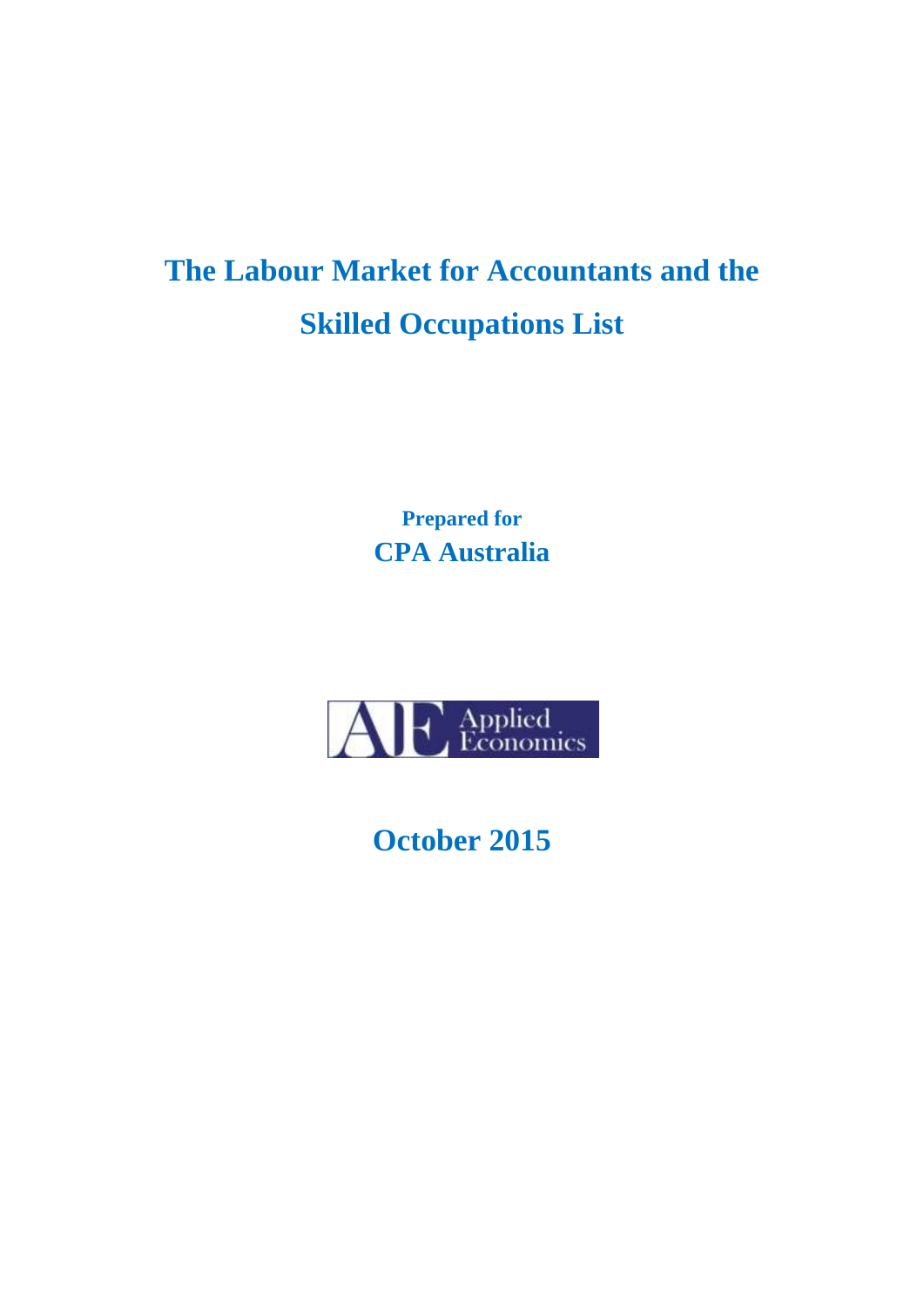## **Contents**

| <b>Executive Summary</b>                  |                                             | 3  |  |  |  |
|-------------------------------------------|---------------------------------------------|----|--|--|--|
|                                           |                                             |    |  |  |  |
|                                           | Part I. Labour Market Issues for Accounting |    |  |  |  |
| $\mathbf{1}$                              | The Australian Labour Market                | 5  |  |  |  |
| 2                                         | The Accounting Profession                   | 7  |  |  |  |
| 3                                         | Trends in Demand and Supply                 | 13 |  |  |  |
| 4                                         | Imbalances in the Accounting Labour Market  | 20 |  |  |  |
| 5                                         | Medium to Long Term Issues                  | 24 |  |  |  |
|                                           |                                             |    |  |  |  |
| Part II. International and Policy Context |                                             |    |  |  |  |
| 6.                                        | The Migration/Education Link                | 27 |  |  |  |
| 7.                                        | Policy Implications of SOL Determination    | 32 |  |  |  |
|                                           |                                             |    |  |  |  |
| Part III                                  |                                             |    |  |  |  |
| 8.                                        | Conclusions                                 | 37 |  |  |  |
|                                           |                                             |    |  |  |  |
| References                                |                                             |    |  |  |  |
|                                           |                                             |    |  |  |  |

#### **Report Authors**

The principal author of this report is Professor Phil Lewis, Director of the Centre for Labour Market Research, University of Canberra. Professors Glenn Withers (AO) and Peter Abelson were contributory authors and editors. Professor Withers, Professor of Economics at the Australian National University, was awarded the AO for the development of the Australian immigration points system. Professor Abelson held a Chair in Economics at Macquarie University and is Managing Director of Applied Economics.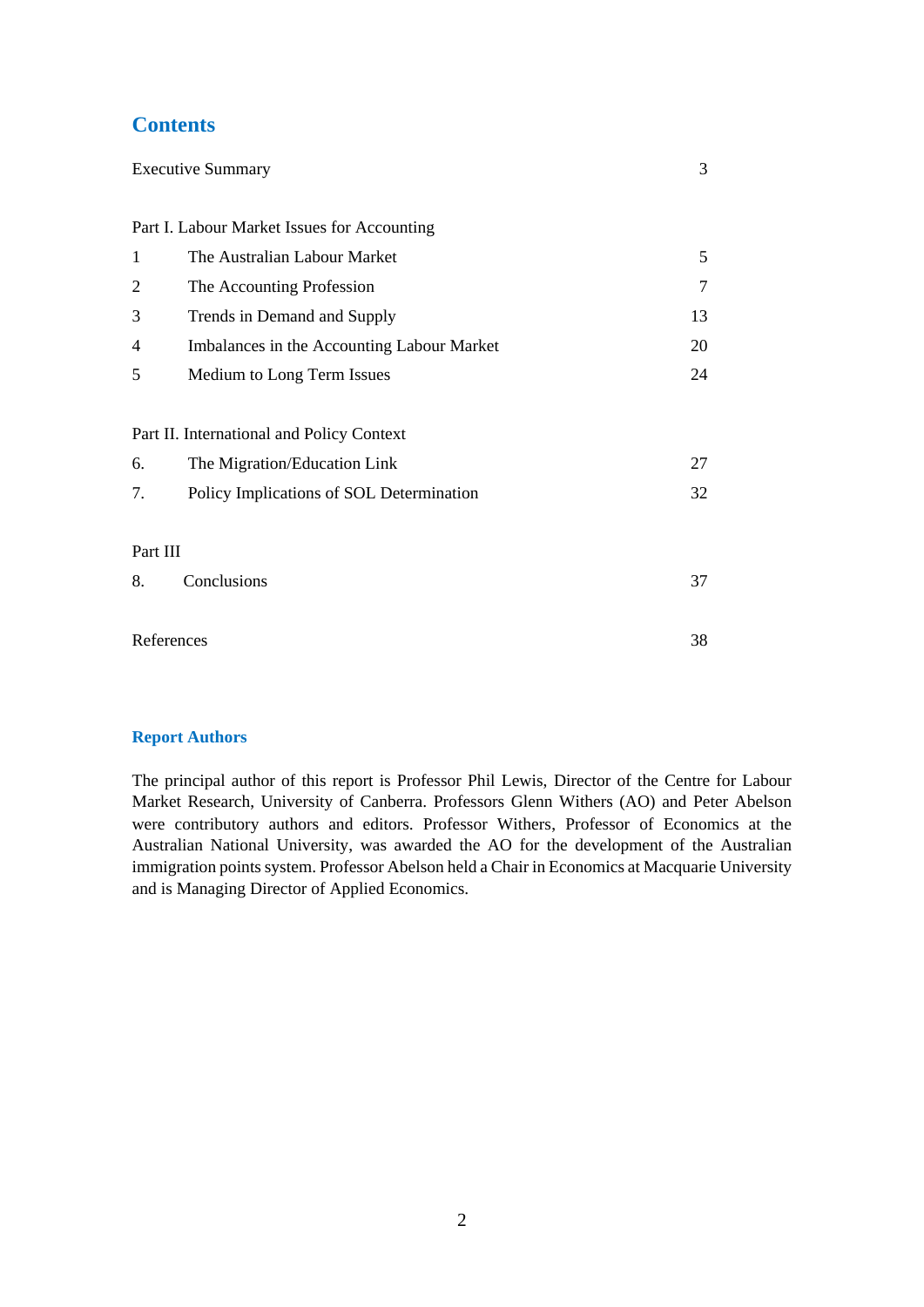# **Executive Summary**

This report provides an independent analysis of labour market conditions for accountants and the role played by skilled migrants in addressing current and emerging shortages and gaps and also the medium to long term role of such migrants. It also provides an analysis of immigration policy settings.

The report was commissioned by the CPA Australia for the purpose of providing guidance to the current round of consultations on Skilled Occupations List being led by the Department of Education.

The report updates and integrates separate but related pieces of advice provided last year on the labour market for accountants and the review of skilled and temporary migration and incorporates new material on the skilled migration – education nexus.

The report is in two main parts: labour market issues for accounting and of accountants and the international and policy context.

The main conclusions are as follows.

#### **The labour market for accountants**

In the short run there appear to be shortages of accountants in specific cases and for specific skills especially for accountants with more experience. These shortages can be dealt with through employer nominated temporary entry 457 visas.

In the medium term of 10 or so years, total openings for accountants in accountant jobs of around 11,000 per annum appear likely.

In addition there is significant but unquantified demand for persons with accounting qualifications and skills working in management or related financial and other services.

Turning to domestic supply, domestic completions of accounting Bachelor degrees are about 2,500 per annum and not increasing.

Domestic completions of accounting majors in all degrees are averaging about 4,700 per annum. But many of these graduates choose careers other than accounting.

Traditionally immigrants with accounting skills have been running at about 8,000 per annum, including some who do not seek work formally as accountants.

The large gap between the forecast openings for accountants as accountants and other demands for accountants and domestic supply has to be filled by international students staying in Australia and/or by new migrants. The issues are particularly acute in, though not at all limited to, regional areas. Most of those with accounting qualifications find employment relatively quickly in jobs commensurate with their skills.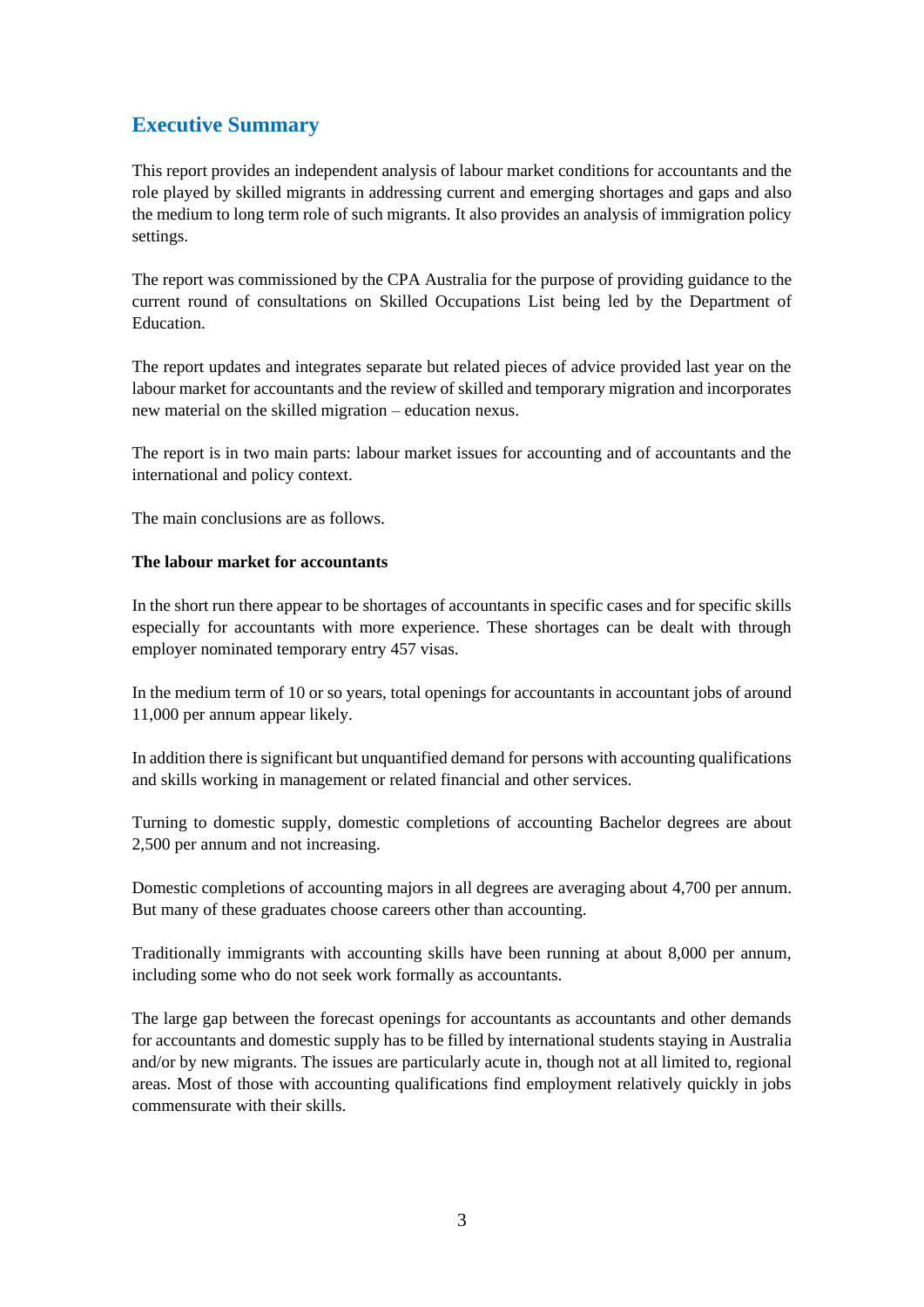#### **Policy settings**

This report also emphasises that economic growth and employment in Australia is itself a function of the growth in human capital. Accountants are vital to the working of a modern and fast changing service-based economy such as Australia. The skills possessed by accounting graduates are not just valuable in accounting jobs but can be applied to a variety of occupations. People with accounting skills create economic growth through use of these skills.

Migration increases demand for jobs as well as supply and it is crucial to consider the role of skilled migrants in growing the macro economy (as shown in the report by Independent Economics).

Currently there are an estimated 39,200 international students enrolled in degrees with accounting majors (Bachelor and Masters). They contribute over \$1.7 billion to the Australian economy of which over \$967 million is Australian universities' fee income. Additional benefits include the positive contribution made directly to the economy by overseas-born but Australian-trained accountants who choose to migrate to Australia. Global integration with source countries of the skilled migrants can also be enhanced for Australia, a further important consideration as the mining investment boom levels off for this country. If significant changes were to be made to eligibility of foreign accountants for migration to Australia this would have undesirable impacts on universities and the economy.

Currently, immigration policy is in a holding position. Accordingly, the present SOL is still a key factor in influencing the nature of arrivals.

Detailed studies of future occupational requirements put professionals including accountants well at the top of the list for national development benefit.

However, migration policy should aim to encourage skilled migration generally including accountants. This enhances the participation and productivity needed for a stronger economic future. To this end migration policy would focus on a skilled migration policy rather than on trying to estimate the precise numbers of accountants or other specific occupations required at any point in time.

It is important therefore to have a smooth transition to a sliding points scale approach so as to move beyond the present "on-off", short-term SOL approach.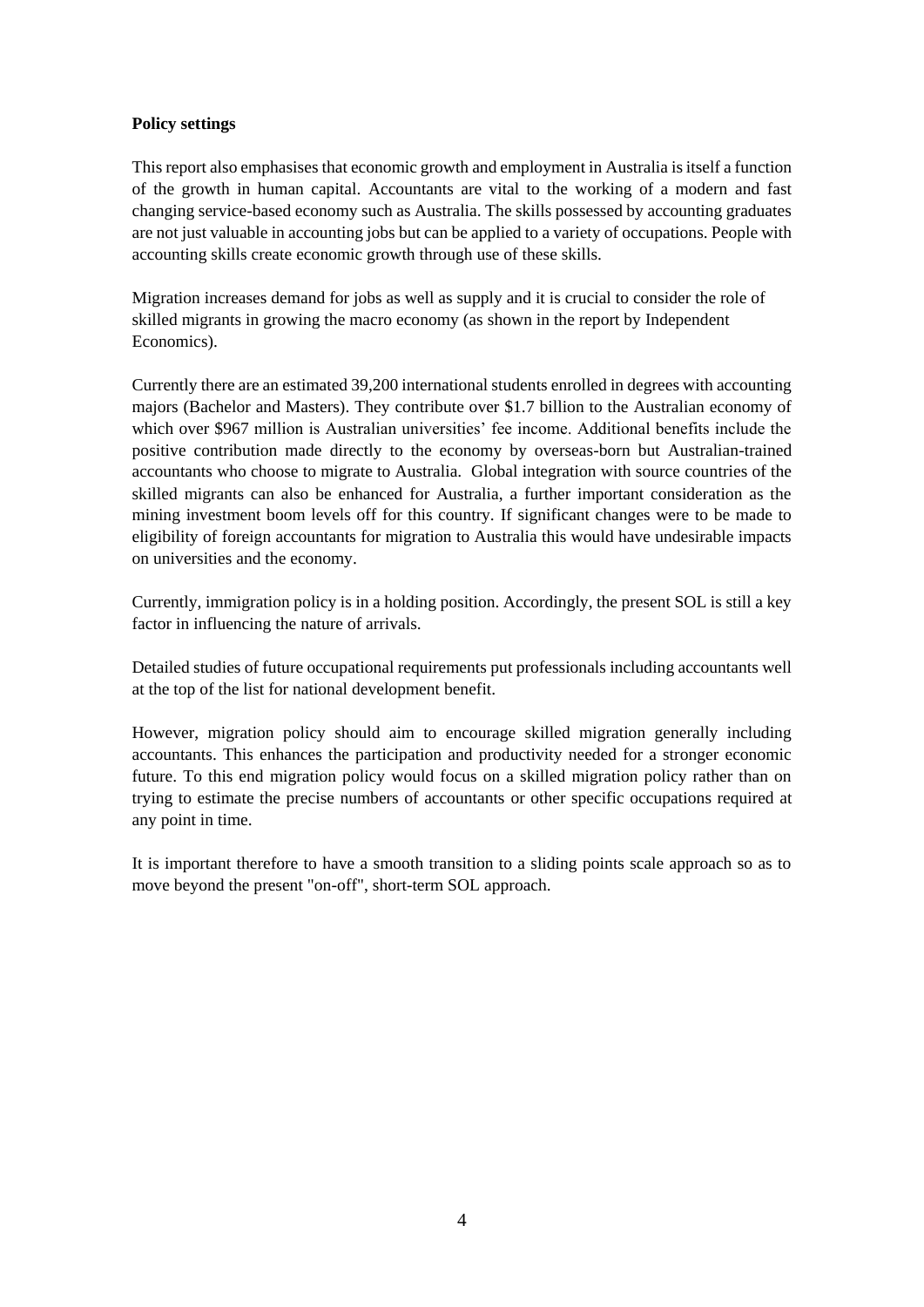## **PART I. LABOUR MARKET ISSUES FOR ACCOUNTING**

## **1. The Australian Labour Market**

The structure and dynamics of the labour market for accountants can be understood only in the context of changes that are occurring in the Australian labour market. In a modern economy like Australia, technological change and globalisation lead to ongoing dynamic structural change in which both formal accountant skills and flexible business skills are key requirements. Industries have also embraced new technologies and have become increasingly involved in the global economy.

Much of the changing composition of employment can be attributed to changing industry mix. In 1975 the 'soft' services (such as health, finance, retail, education, restaurants etc.) accounted for just over 50 percent of all jobs. By 2015, the sector accounted for over 70 percent of all jobs (ABS 2015). By contrast, the share of manufacturing in total employment almost halved over the same period to less than 10 percent. There were similar reductions in the relative shares of jobs in the 'industrial' services (such as construction, communications, electricity, gas and water). The change in distribution of jobs by occupation has also been remarkable. There has been a relative decline in employment of those with manual skills, such as tradespersons and labourers and considerable growth of occupations requiring high levels of education and 'interactive skills' such as professionals and associate professionals and community and personal service workers – including accountants (Lewis, 2015).

While part of this changing distribution of jobs is no doubt due to the industry changes noted above, particularly the growth in demand for services, part of this is also due to technological change (Kelly and Lewis, 2010). Changes in industry composition have combined with technological change to systematically change the demand for skills and technological change has been the dominant influence (Kelly and Lewis, 2010). It has allowed for, or even driven, a restructuring of occupations within industries. A combination of structural and technological change has significantly changed the demand for labour with respect to part-time employment, gender and skills. Less skilled workers are more vulnerable, as are younger and older workers. More generic and general skills rather than firm-specific skills are required. The overall outcome is a more highly skilled workforce and a more efficient economy.

For most Australians the labour market along with the education and training system has facilitated the adjustment of labour supply to meet those changes in demand. The increased participation of women and students in the workforce has responded to the increased demand for part-time workers and those with interactive skills (Lewis, 2006). In addition the education system has significantly increased the average cognitive and education levels (Kelly and Lewis, 2010). Labour supply has, generally, adjusted well to labour demand due to structural and technological change.

The 'New Economy' demands different skill sets. Structural change and technological change has reduced the demand for routine manual and clerical skills and increased demand for others, most notably cognitive and interactive skills. An accounting degree is ideally suited to providing graduates with the skills in demand in the New Economy. Accounting degrees, as well as providing the requisite occupational training, generally include education in economics, statistics,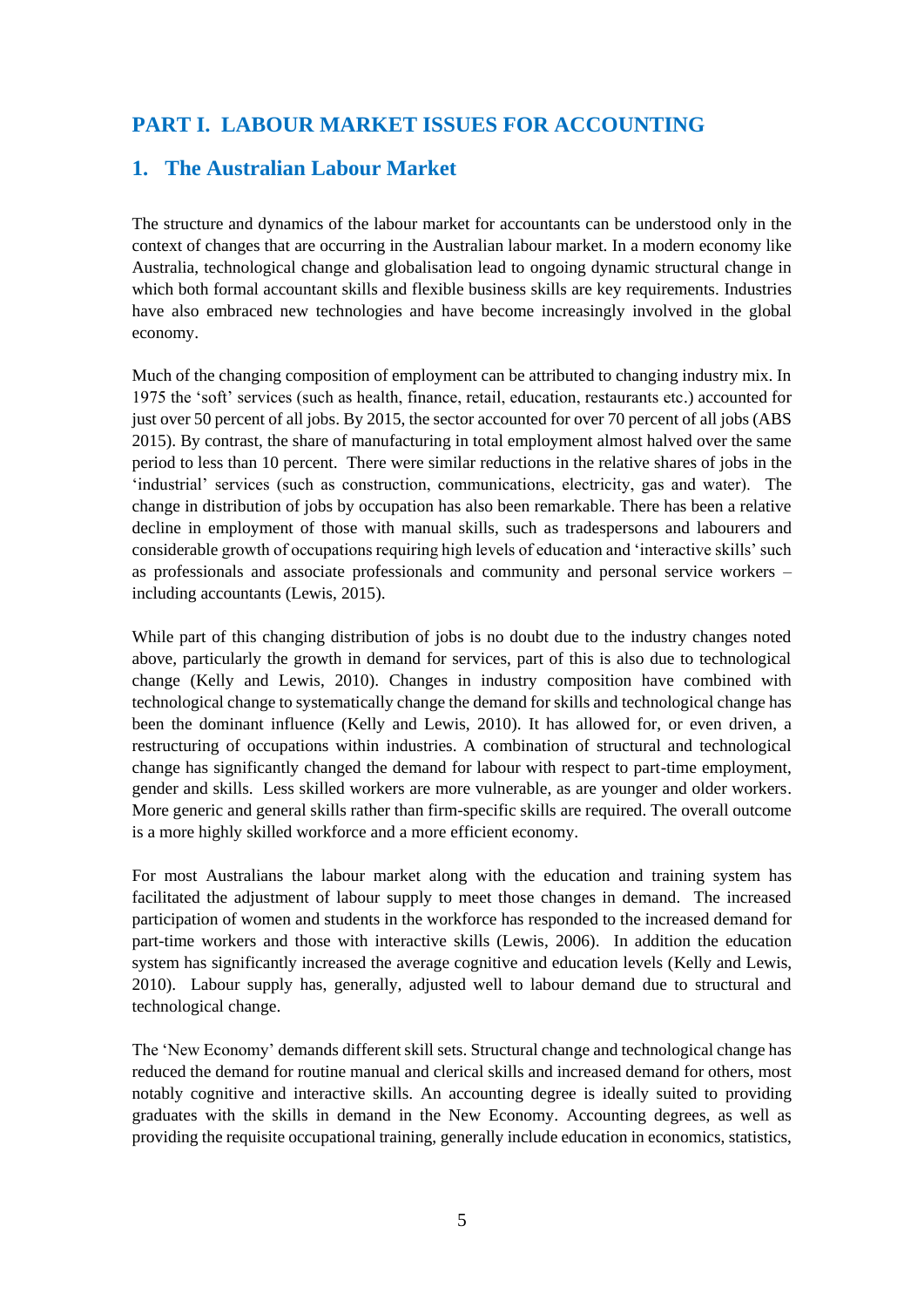information technology and a range of other skills such as written and oral communication skills required by business and government.

In the decade leading up to the 'Global Financial Crisis' (GFC) in 2008, labour shortages were a significant problem for the Australian economy. This was reflected in the lowest unemployment rate in three decades and record net migration. Shortages were reported in both the private and public sectors, including for skilled and unskilled labour. Occupations affected included accountants, medical practitioners, nurses, schoolteachers, pilots, economists, tradespersons and engineers through to agricultural workers and shop assistants (Lewis, 2008).

A major response used to alleviate skill shortage is to increase the intake of migrants and temporary residents. In 2006 the net inflow of new migrants was 186,118, up 32 per cent from 2003. This rose further to reach a peak in 2008 to a net inflow of 298,648 (see Figure 1) – making up over 50 per cent of Australian population growth. After two years of decline, in 2011 net migration began to rise again. The Department of Immigration and Border Protection (DIBP, 2015) estimates net migration of 193,100 for the year ending September 2015 and forecasts this to increase to 246,500 for 2019.





Source: Australian Bureau of Statistics, *Migration, Australia 2011-12 and 2012-13*, Cat No 3412.0 and DIBP (2015).

In recent years, post-GFC, there has been more concern about unemployment as the national rate of unemployment rose slightly compared to the boom years. However, unemployment has not affected all industries and occupations equally. Most vulnerable are those with low levels of education or who possess specific skills whose demand is in decline. However shortages of skilled labour in some areas still existed. Indeed, these shortages tended to hinder economic growth and make it harder to create jobs for the unemployed. A well-functioning labour market for skilled labour, including accountants is necessary for a prosperous low-unemployment economy.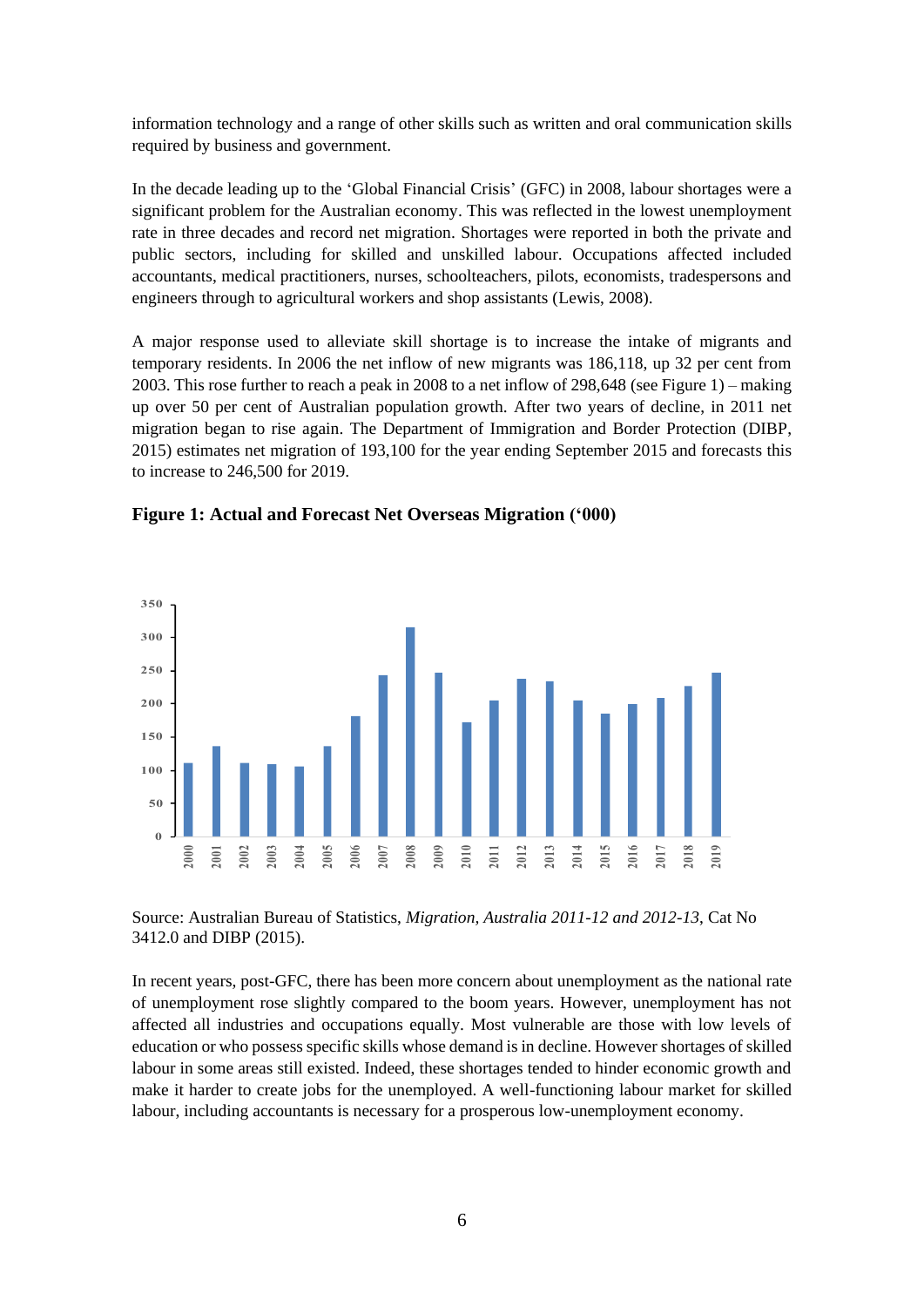## **2. The Accounting Profession**

The accounting profession includes two related but different groups of people. These are people qualified and working as accountants and people with accounting qualifications (e.g. majors in accounting in mixed degrees) using their skills other than as an accountant. This paper focuses on the former group for whom there is most data. But we also recognise the important contribution of the latter group to the economy.

Those working as accountants are defined as those working in occupations defined within the Australia and New Zealand Standard Classification of Occupations (ANZSCO, 2006) three digit groups, namely:

2210 Accountants, Auditors and Company Secretaries nfd 2211 Accountants 2212 Auditors, Company Secretaries and Corporate Treasurers 2220 Financial Brokers and Dealers, and Investment Advisers nfd 2221 Financial Brokers 2222 Financial Dealers 2223 Financial Investment Advisers and Managers

Individuals qualified as accountants are defined as those with a level of skill commensurate with an Australian Qualifications Framework (AQF) Level 7 or higher qualification (AQF 2009) who nominate their highest qualification as being in the field of accounting.

The most comprehensive source of data is the Censuses of Population and Housing (Census). This provides the best data for profiling the profession, although it is of limited use for analysis of trends since it relates to five year intervals, and the latest is for 2011. However changes in the overall distribution of the accounting population since 2011 have most likely been quite small.

According to the 2011 Census, 196,567 people were employed as accountants while 164,613 held a bachelor degree in accounting. Of those employed as accountants almost half (49 percent) are female but women are marginally less represented (43 percent) in the more senior occupations such as Auditors, Company Secretaries and Corporate Treasurers. Clearly the accounting profession is an important source of professional jobs for women. Migration has been a major feature of the accountant's labour market with 42 percent of the accounting profession overseasborn compared with 27 percent for the whole population of Australia.

As shown in Figure 2, most accountants work on the eastern seaboard with 80 per cent located in New South Wales, Victoria and Queensland. New South Wales has the largest share of accountants, with more than 38 per cent. This is to be expected given the concentration of service sector activities in New South Wales, particularly Sydney. The ACT has the highest ratio of accountants to the population of any state or territory.

Figure 3 shows the regional distribution of employed accountants. Over 80 percent work in the eight capital cities. The rest are divided equally between other metropolitan centres with populations over 100,000, coastal towns within 80km of the coastline and inland (non-remote) areas.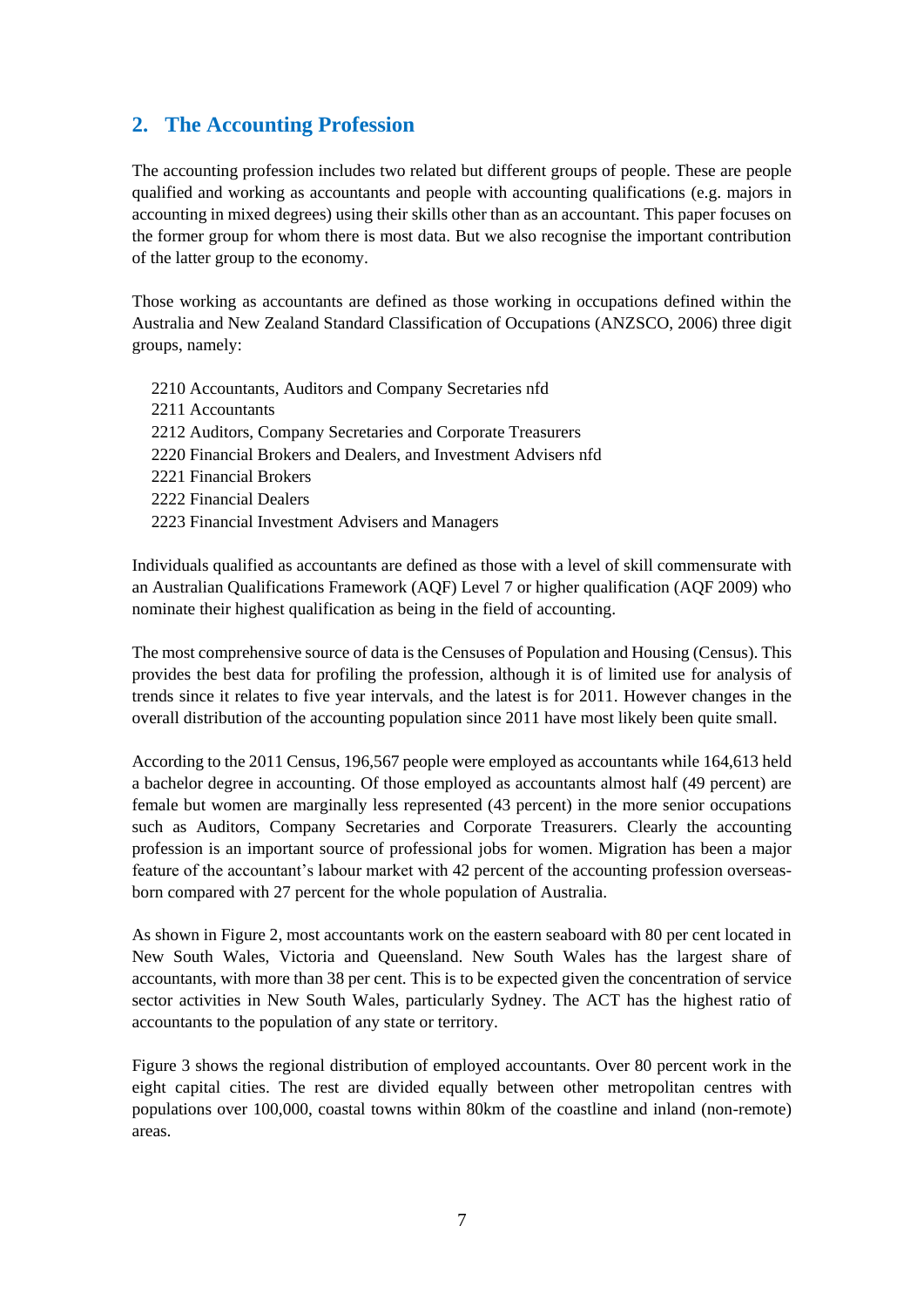

**Figure 2: Employed Accountants by State/Territory of Residence**

Source: *2011 Census of Population and Housing*, unpublished.



**Figure 3: Employed Accountants by Region, percent**

Source: *2011 Census of Population and Housing*, unpublished.

The concentration of services, particularly financial services, and the head offices of major companies in the major cities, means that most accountants live in the major cities. A significantly higher percentage of accountants live in major cities than does the population generally and even somewhat greater percentage than for all professional employees. Even in the industries where production is concentrated in rural and remote Australia, such as agriculture and mining, the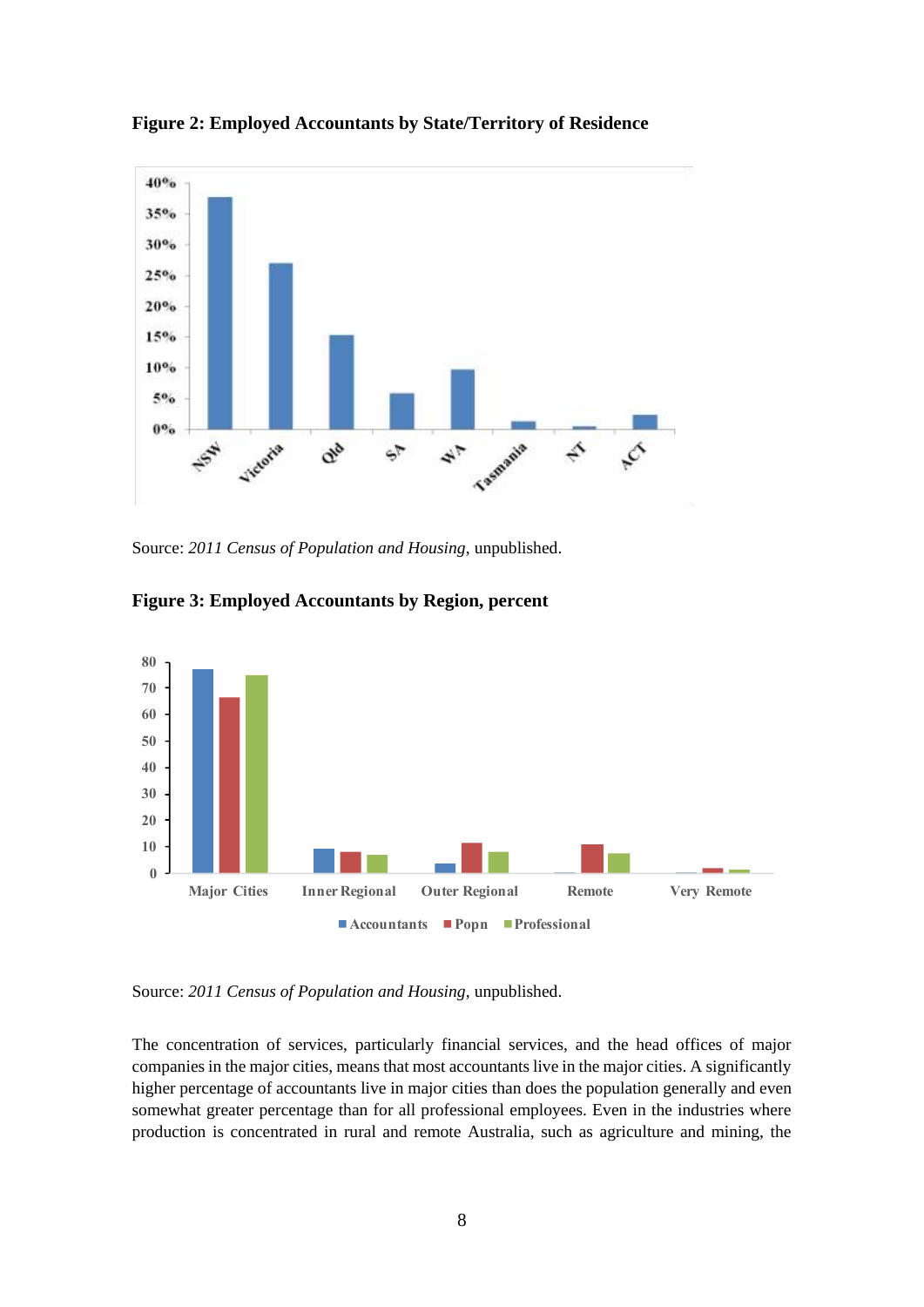accounting activities associated with these industries are mainly located in the cities. Nevertheless, accountants provide valuable services to rural communities and the provision of these services is important for the survival of rural businesses and families.

For persons qualified as accountants, the median age is 37 years (see Figure 4). From the age group 35-39 years and older we see a continuous decline of those age groups represented in the accountants workforce. This suggests a major influx of accountants, through expansion of student places and/or migration in the mid to late 1990s.



**Figure 4: Persons Holding an Accounting Qualification by Age, percent**

Source: *2011 Census of Population and Housing*, unpublished.

As shown in Figure 5, the age distribution for qualified accountants employed in more senior positions is quite different. While the percentage employed in accounting jobs decreases with age employment, in occupations such as Auditors, Company Secretaries, Corporate Treasurers and Finance Managers the percentage increases with age. This demonstrates the importance of experience for many sub-categories of occupations employing accounting graduates. Demand for qualified accountants is not uniform and for many jobs experience is very important.

Figure 6 shows qualifications. Persons employed as accountants are generally highly qualified. This is particularly so for those in the more narrowly defined accounting jobs. In the more senior sub-groups there is a greater percentage of less (formally) qualified persons suggesting some more experienced, older accountants entered the profession when a university degree was not required. Although not picked up in the data, many go on to pursue a professional designation – CPA or CA – involving a Masters equivalent program of study and practical experience.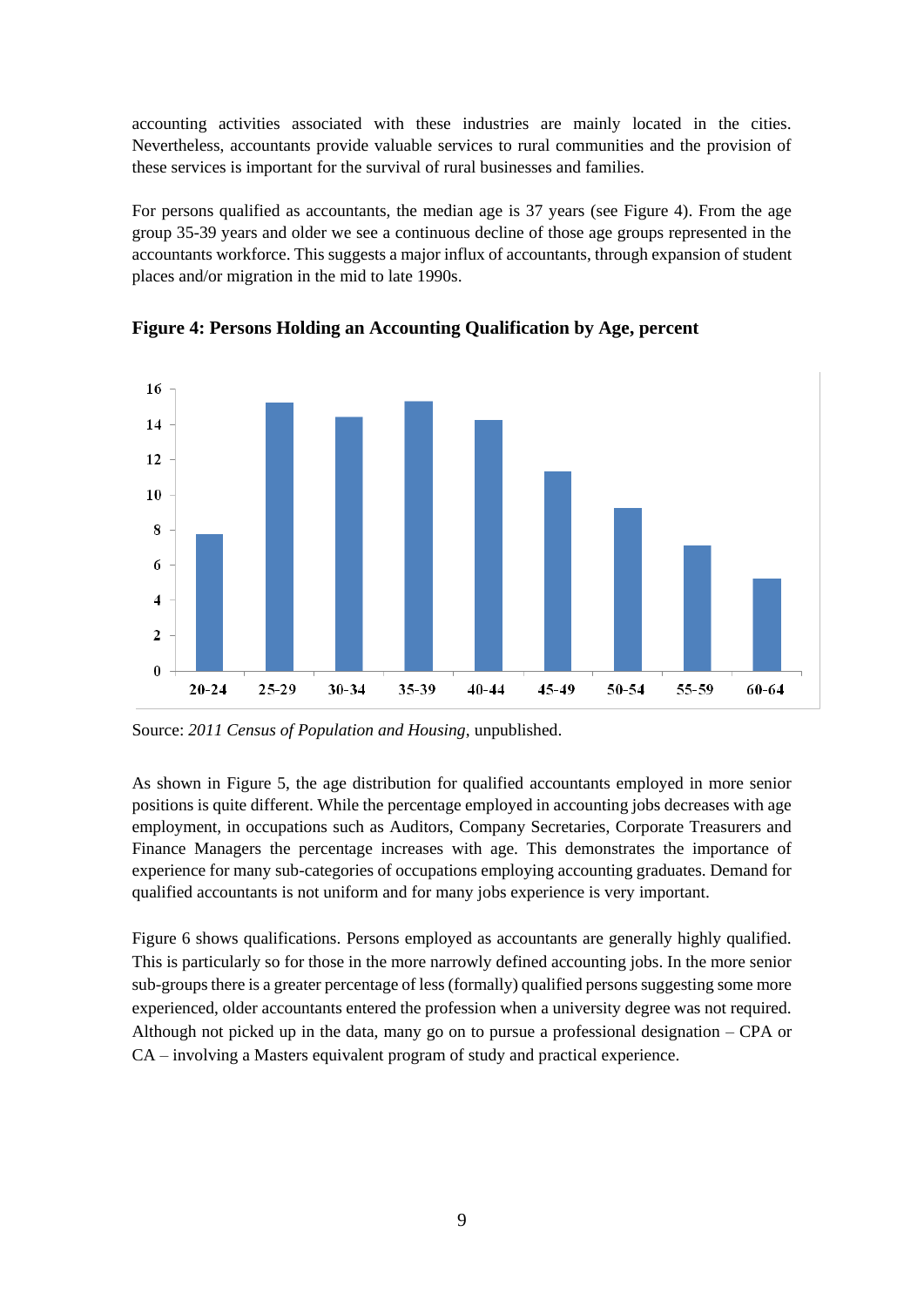

**Figure 5: Employed Persons by Age, percent**

Source: *2011 Census of Population and Hou*s*ing*, unpublished.



#### **Figure 6: Employed Accountants by Highest Level of Qualification**

Source: *2011 Census of Population and Hou*s*ing*, unpublished.

The major industries of employment of qualified accountants are professional services and financial and insurance services (see Figure 7). Clearly, accounting and finance businesses will heavily affect the demand for accountants. These would have been expected to have been particularly hit in the wake of the GFC. However, qualified accountants can be found in all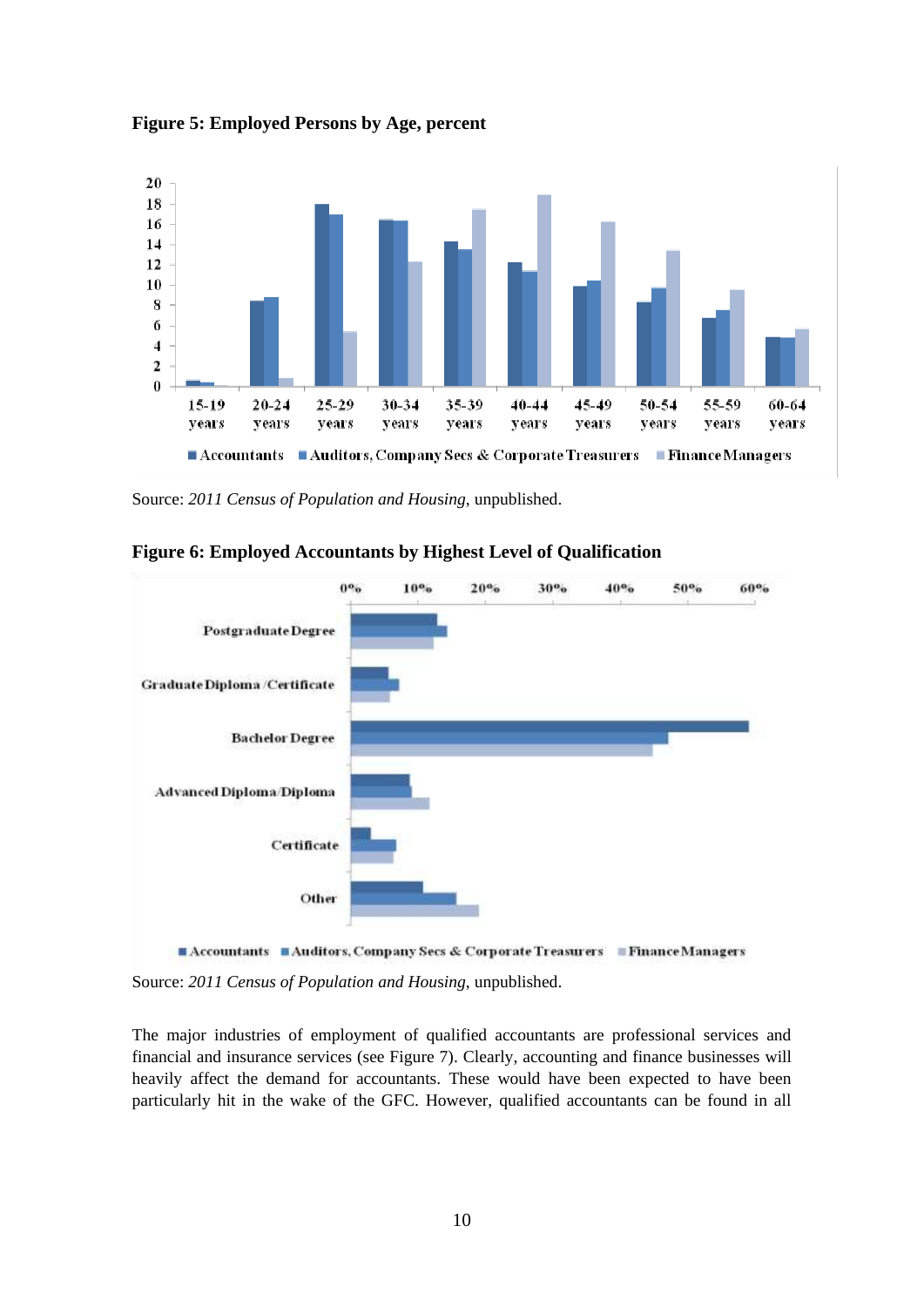industries and their demand is determined by the general state of the Australian economy and changes to employment mix due to structural and technological change.



#### **Figure 7: Persons Holding an Accountancy Qualification by Industry, percent**

Source: *2011 Census of Population and Housing*, unpublished.

Another way of looking at employment of accountants is to examine their share of total employment in each industry (see Figure 8). The data are illuminating. While Professional, Scientific and Technical Services and Financial and Insurance Services are the biggest employers of qualified accountants, accountants make up only 4.0 percent and 5.6 percent respectively of total employment in those industries. Every industry employs qualified accountants and they make up above average shares of total employment in industries as varied as manufacturing and mining.

In addition, as noted at the outset, most people holding an accounting qualification are employed in professional or managerial occupations (see Figure 9). Evidently accounting qualifications generally lead to responsible and skilled jobs. Accountants have skill resilience. Their skills are widely useful in roles such as managers and administrators, not just accounting.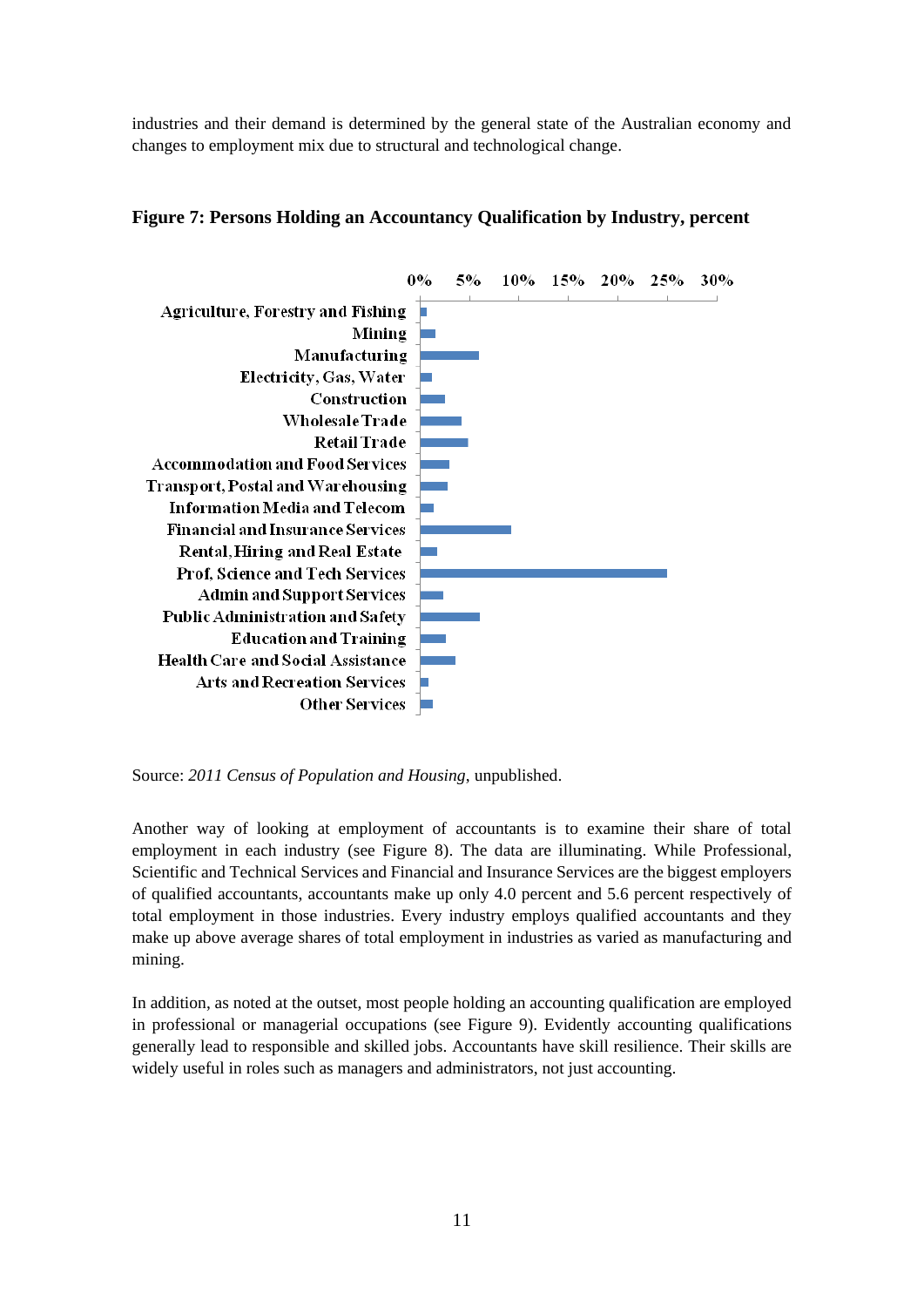

**Figure 8: Accountants as a Percentage of Industry Employment**

Source: *2011 Census of Population and Housing*, unpublished.

#### **Figure 9: Occupation of Accounting Degree holders, percent**



Source: *2011 Census of Population and Housing*, unpublished.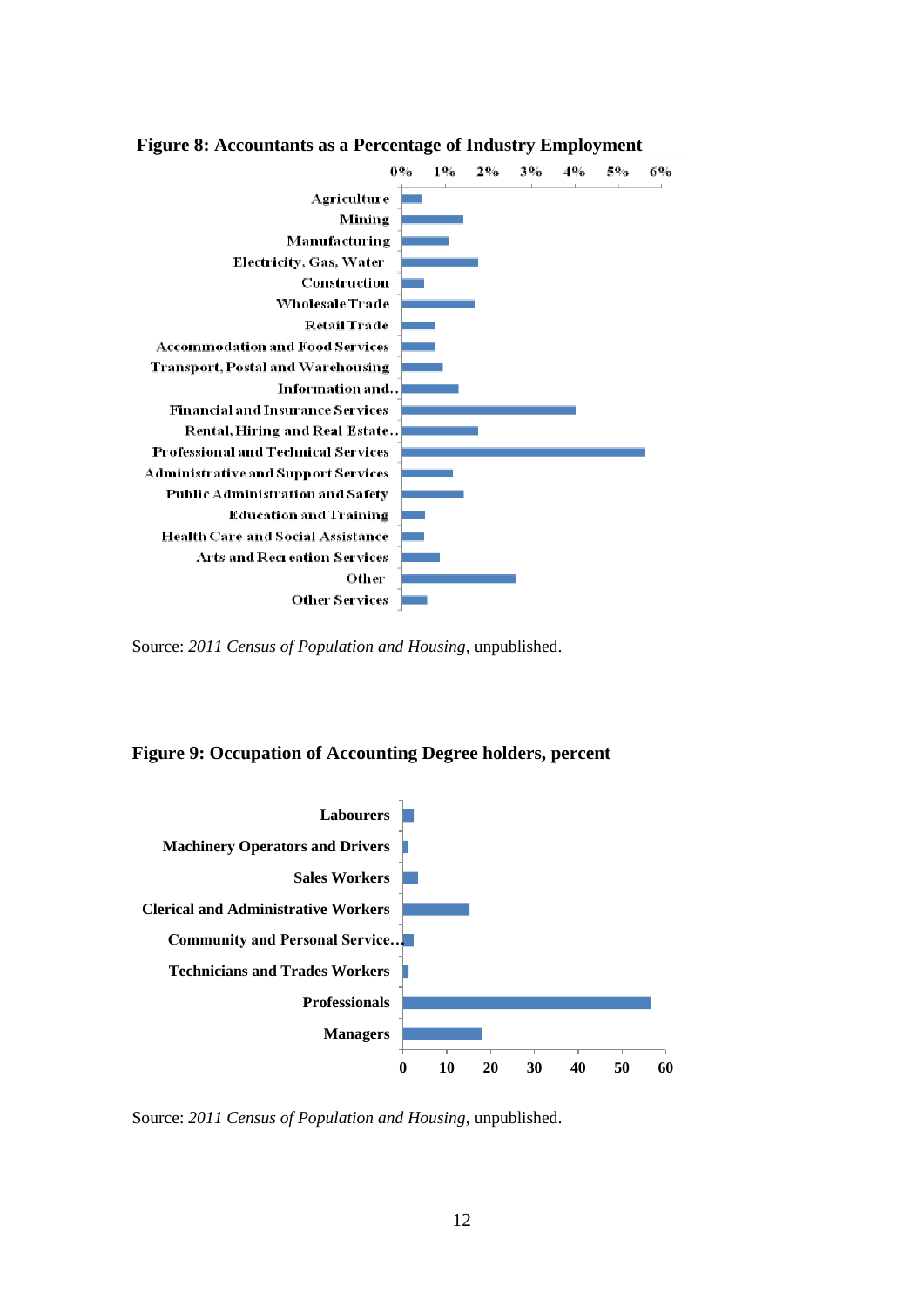## **3. Trends in Demand and Supply**

We begin this section by providing estimates of the stock of accountants defined by occupation of employment broadly defined and estimates of changes in the size of this stock over time. We will then examine employment flows and their sources.

#### *Employment*

The most accurate measure of the stock of accountants is from the Census. Although limited to every 5 years, it provides a benchmark for other measures. As noted, the Census indicates that 196,567 people were employed as accountants in 2011. Given a rise of 11 percent over the period to 2015 (as indicated by the Labour Force Survey), this would put the current stock at about 218 thousand.

The Department of Employment (DoE 2014a) and the Australian Workforce Productivity Agency (AWPA 2014) draw on quarterly estimates from the Labour Force Survey to analyse the demand and supply of accountants and any shortages of accountants. Estimates based on the Labour Force Survey estimates are unlikely to be very accurate. This Survey is a sample of 0.33 percent of households and is suitable for estimating employment of broadly defined groups such as total employment of professionals but not for more detailed occupations such as accountants. This is evident in the volatility of many of the estimates measures derived from it, such as employment.

Estimated historical data on employment from DoE (2014a) are shown in Figure 10. The estimate for 2011 is about 30,000 persons less than the Census.



#### **Figure 10: Employment of Accountants,'000s**

Source: ABS *Labour Force*, Department of Employment (2015).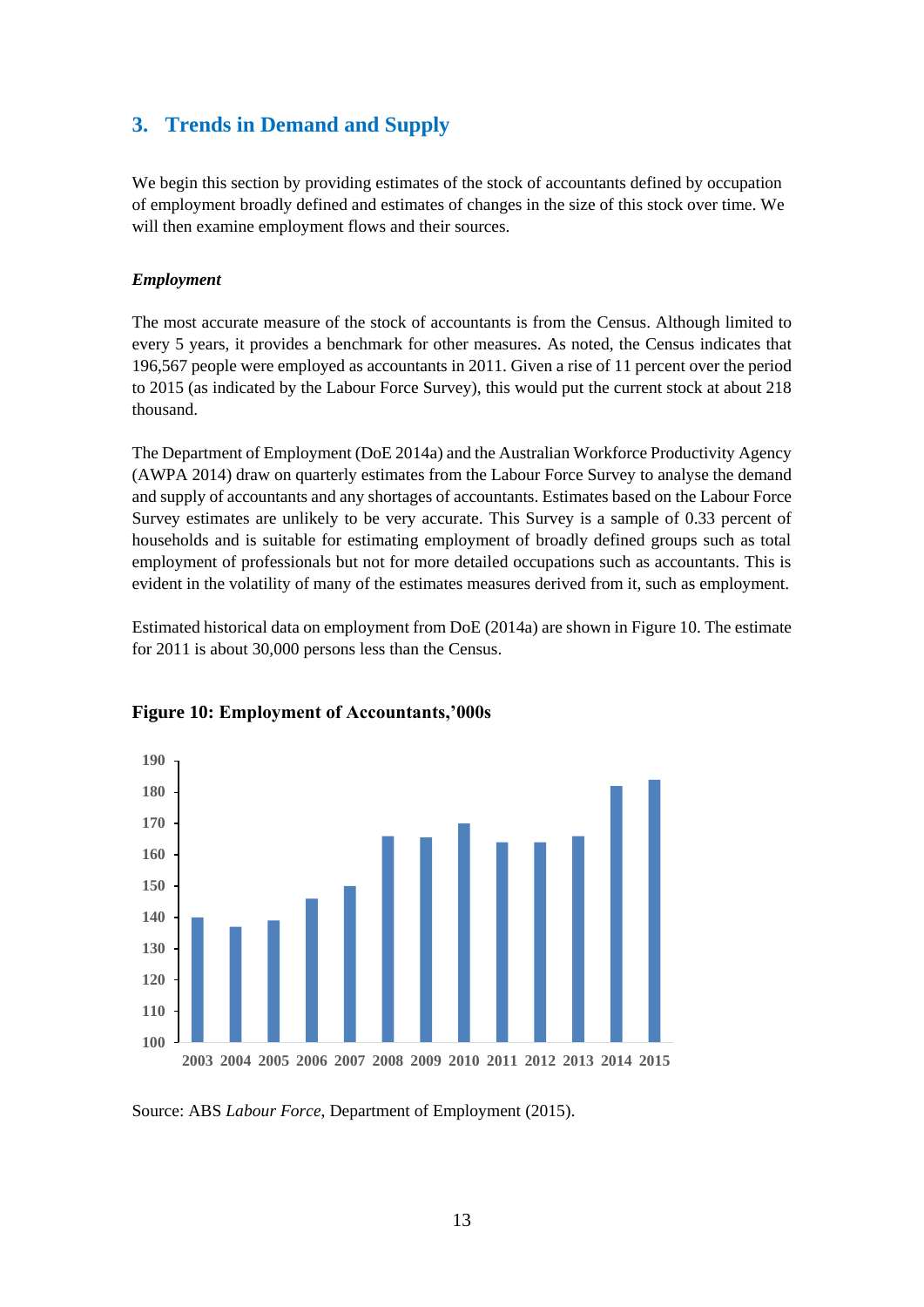At any point in time employment is driven by demand and supply. In the short run, employment may fall below full potential demand due to shortages in supply. The Labour Force Survey data suggests high growth in employment during the pre-GFC boom, further but slower growth post-GFC, and the level of employment falling then levelling off after 2011. The growth in employment actually occurred when the number of domestic students completing bachelor degrees in accounting was falling and there was little change in completions of degrees specialising in accounting. The DoE estimate for 2014 and 2015 suggests unprecedented growth in employment. This may be due to some measurement error but it could also be a reflection of a lagged post-GFC pickup in employment and expectations of improving conditions.

Demand for people to work as accountants will depend largely on the state of the economy, generally, and on the economic health of those industries employing accountants. In addition, the demand for those qualified in accounting will depend on the state of the economy, particularly the service sector.

Given this largely market-driven demand for accountants, most concern regarding the accountants' labour market has been related to how the supply side of the market can be made to match the demand.

#### *New graduates*

New university graduates are the main source of new entrants into accounting. However identifying the numbers of new graduates is not simple. The most straightforward measure is those with a bachelor degree in accounting.

However, many degree courses can be described as 'degrees specialising in accounting'. These include degrees such as Bachelor of Commerce with a major in accounting. Although graduates with these degrees have accounting skills, they may not intend to pursue a career in accounting but have chosen a degree offering a broader range of options. Many commerce students chose two majors, one of which is accounting, and it is not clear which they consider to be primary career-oriented focus. However, although these commerce students may not intend to become accountants they may do so if the salaries and job openings in accounting increase significantly relative to alternative occupations.

An undergraduate degree is not the only route into the profession. People with an undergraduate qualification in another discipline can become a qualified accountant through a postgraduate degree such as the Master of Professional Accounting or by sitting CPA Australia's Foundation Exams. This route is popular with overseas students, particularly given the immigration policy favouring those with Australian qualifications and other measures that were introduced (Rafi and Lewis,2013). While international students taking a masters route would appear to be motivated by the intention of becoming a qualified accountant, domestic students may be accountants seeking to upgrade their qualifications to a postgraduate degree.

Evidently accurately projecting new entrants into accounting is not easy. Figures 11 (a) and (b) below, provided by the Department of Education, show some interesting changing patterns in domestic and overseas student enrolments and completions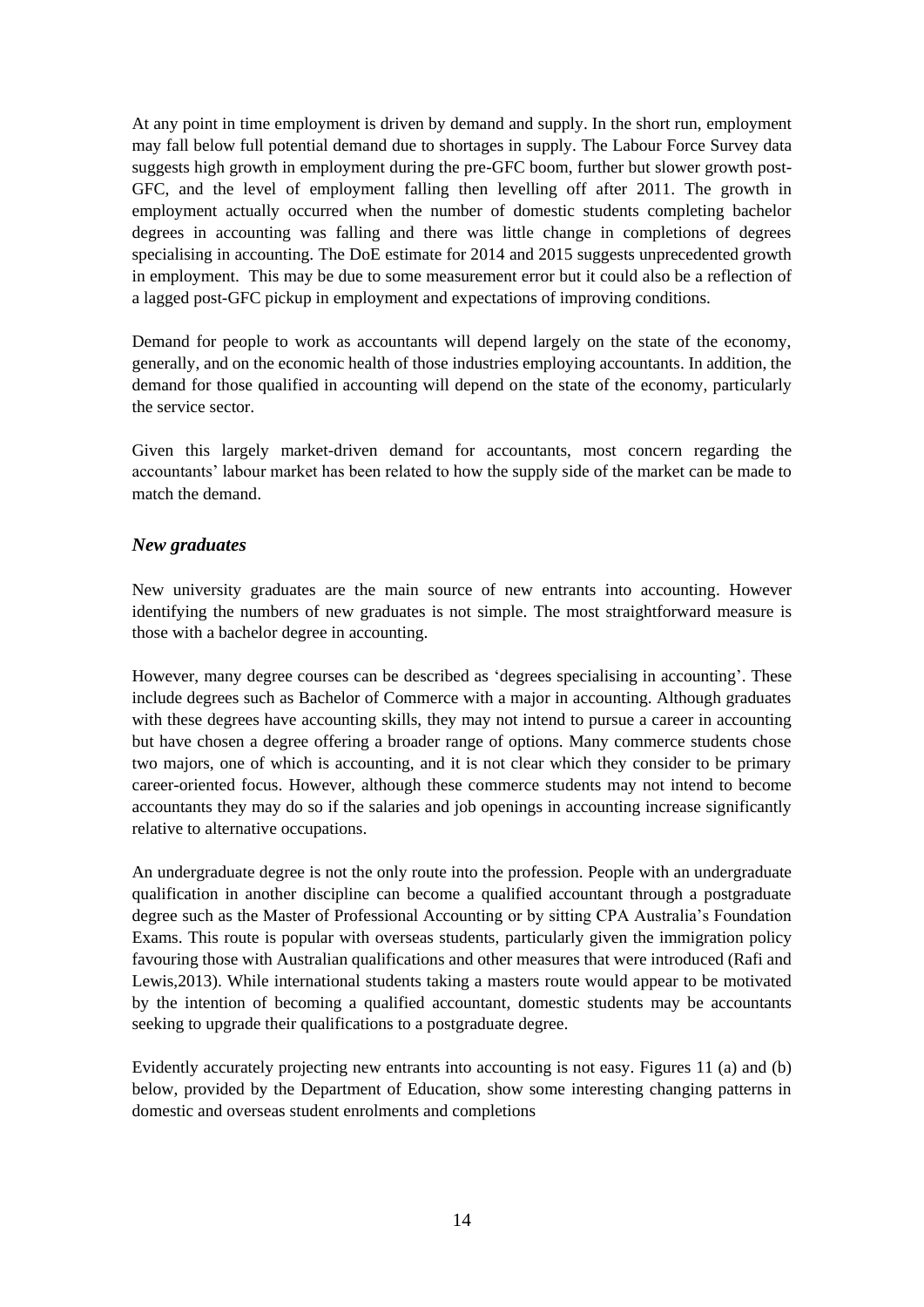



#### **(a) Enrolments**





Source: Dept. of Education (2014), *Higher Education Statistics*, unpublished.

The number of domestic students enrolled in bachelor degrees in accounting has fallen by more than 35 percent since the peak in 2002. This is a period over which enrolments in all undergraduate degrees increased by over 40 percent. This suggests that narrowly defined accounting degrees have become less attractive to Australian students. This is not the case for international students whose numbers increased dramatically, overtaking domestic enrolments in 2009.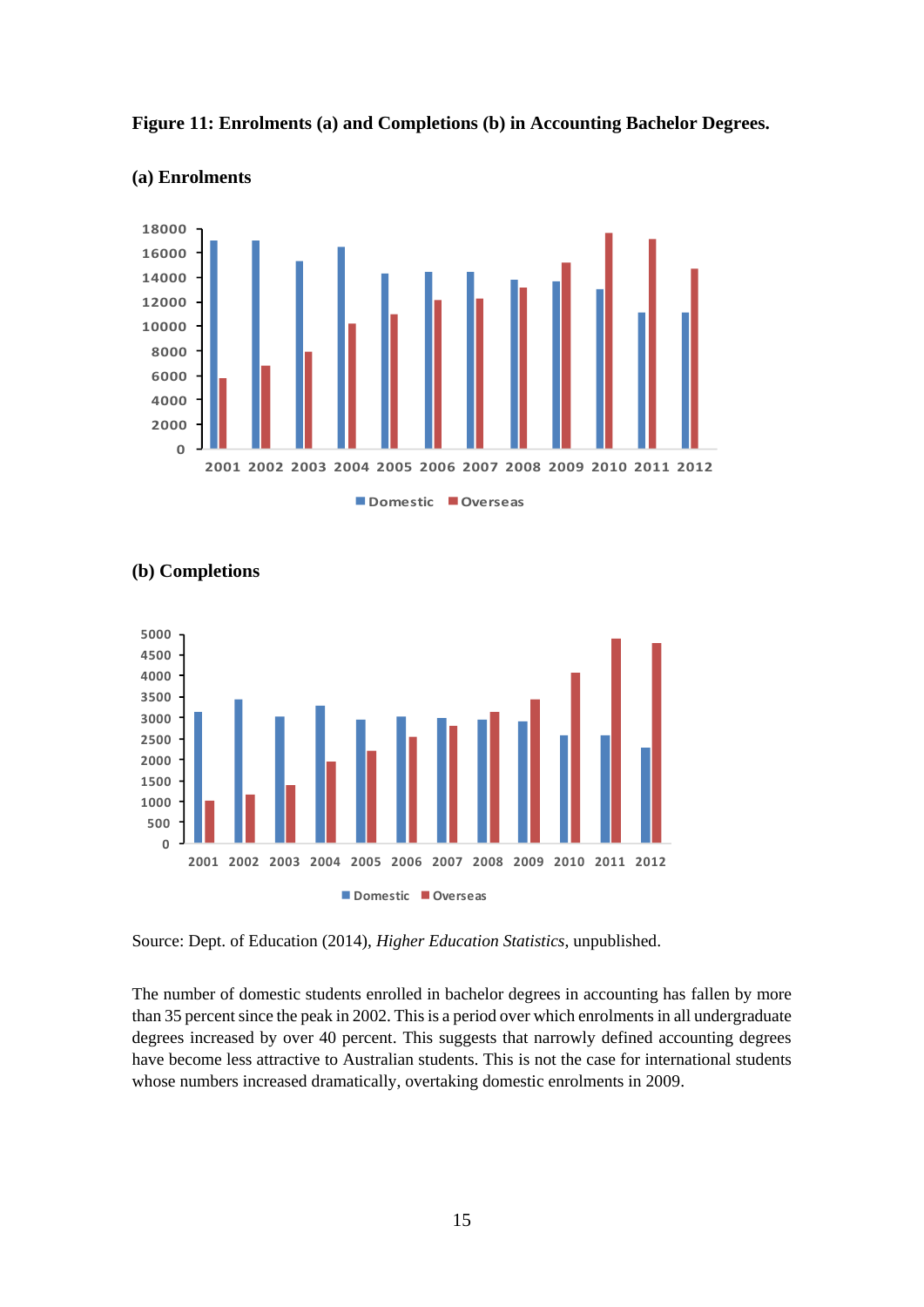Completions in accounting degrees reflect enrolments with a lag. The decline in domestic graduates is accompanied by a large rise in overseas student completions. Now there are almost twice as many international student completions as domestic completions. Overseas students clearly are attracted to degrees specifically identified as being accounting.

In short, potential new entrants from Australia are constant or in decline and any new demand for accountants will have to come from overseas.

As shown in Figure 12, the numbers completing the more broadly defined undergraduate accounting degrees, rather than Bachelor of Accounting degrees are similar to those for the narrowly defined Bachelor of Accounting degrees. This number has been in decline since 2009. The number of overseas students completing degrees with accounting majors has far exceeded the number of domestic students in recent years but has exhibited a noticeable decline since 2011.



**Figure 12: Completions of Bachelor Degrees with an Accounting Major**

Source: Dept. of Education (2015) *Higher Education Statistics*, unpublished.

The decline in clearly identifiable accounting graduates has implications for estimating potential supply and shortages of accountants and makes workforce planning and occupationally targeted migration more difficult. It is not clear for example whether a graduate with a Bachelor of Commerce degree with majors in accounting and marketing may wish to pursue a career in marketing, accounting or some other career in, say, administration.

In practice people choose jobs according to a range of job characteristics, including salaries. If accounting jobs become more readily available and better paid people who might otherwise choose jobs in, say, marketing will instead choose to enter accounting.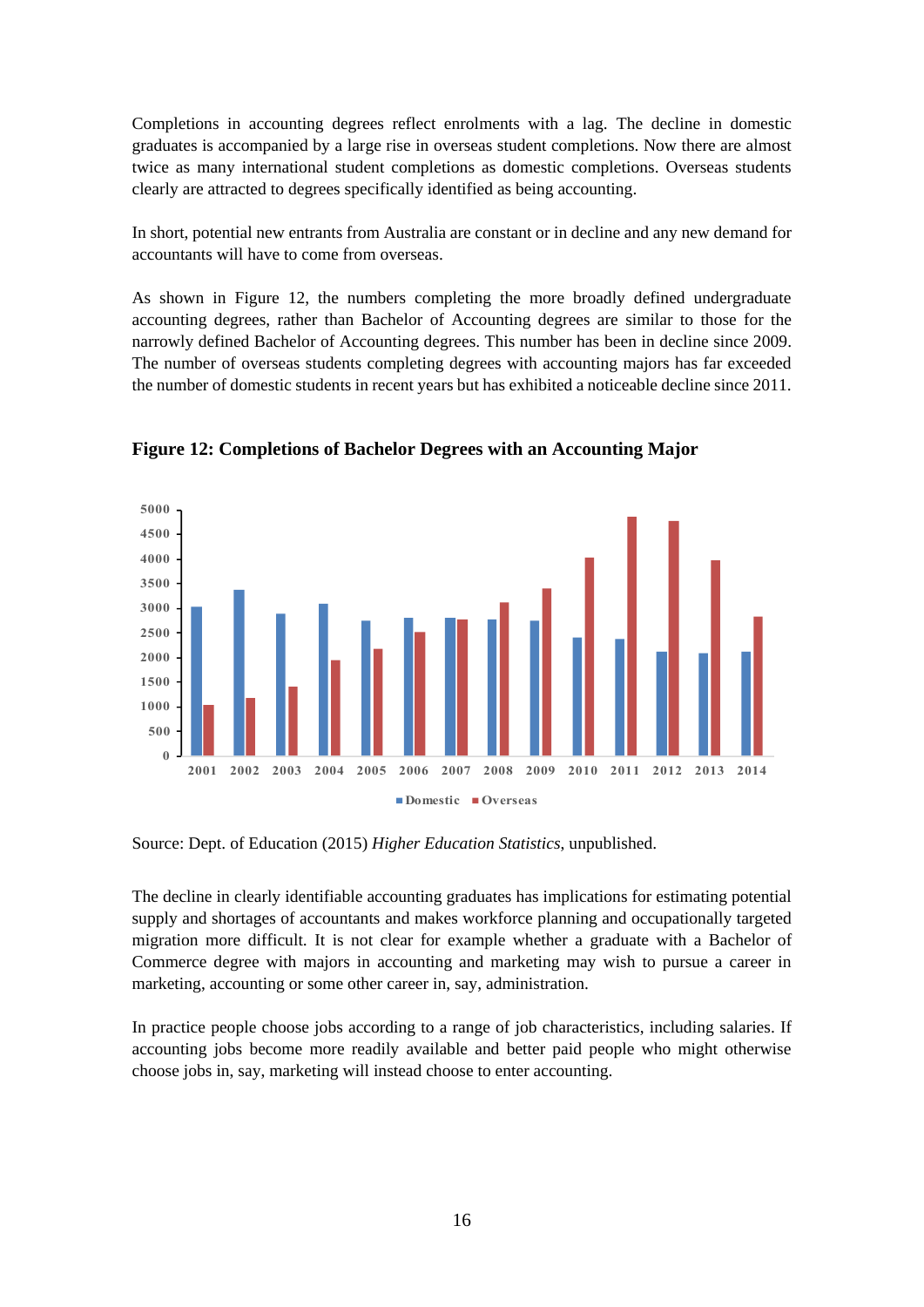The labour market is characterised by considerable substitution between occupations and mobility of people between jobs which makes trying to match people with qualifications to jobs in demand difficult.



**Figure 13: Completions in Masters of Professional Accounting Degrees**

Source: Department of Education (2015), *Higher Education Statistics*, unpublished.

Another source of accounting graduates is the Masters of Professional Accounting (MPA) degree. From Figure 13 the MPA clearly attracts mostly overseas students and completions increased rapidly until 2011. The effect of the changes to visa policy clearly had a major impact on completions but there appears to have been a recovery recently.

The above suggests that the potential new entrants from Australian domestic students are constant or in decline and any new demand for accountants will have to come from overseas.

A topical issue with respect to university education generally which may have implications for accounting, are the proposals to deregulate fees for undergraduate degrees. These have not yet been passed by Parliament but there has been much speculation in the media and among academics of the likely impact. While fees for all degrees are likely to rise (by, as yet, unknown amounts) this could reduce demand for university education. However, in commerce degrees, including accounting, domestic students already pay a relatively large proportion of the total cost of their degrees so their fee may rise by less and thus demand for these subjects could increase. The return to an accounting degree has been found to be high (Corliss et al., 2013) but further analysis needs to be conducted on the impact of any fee increase on enrolments in degrees.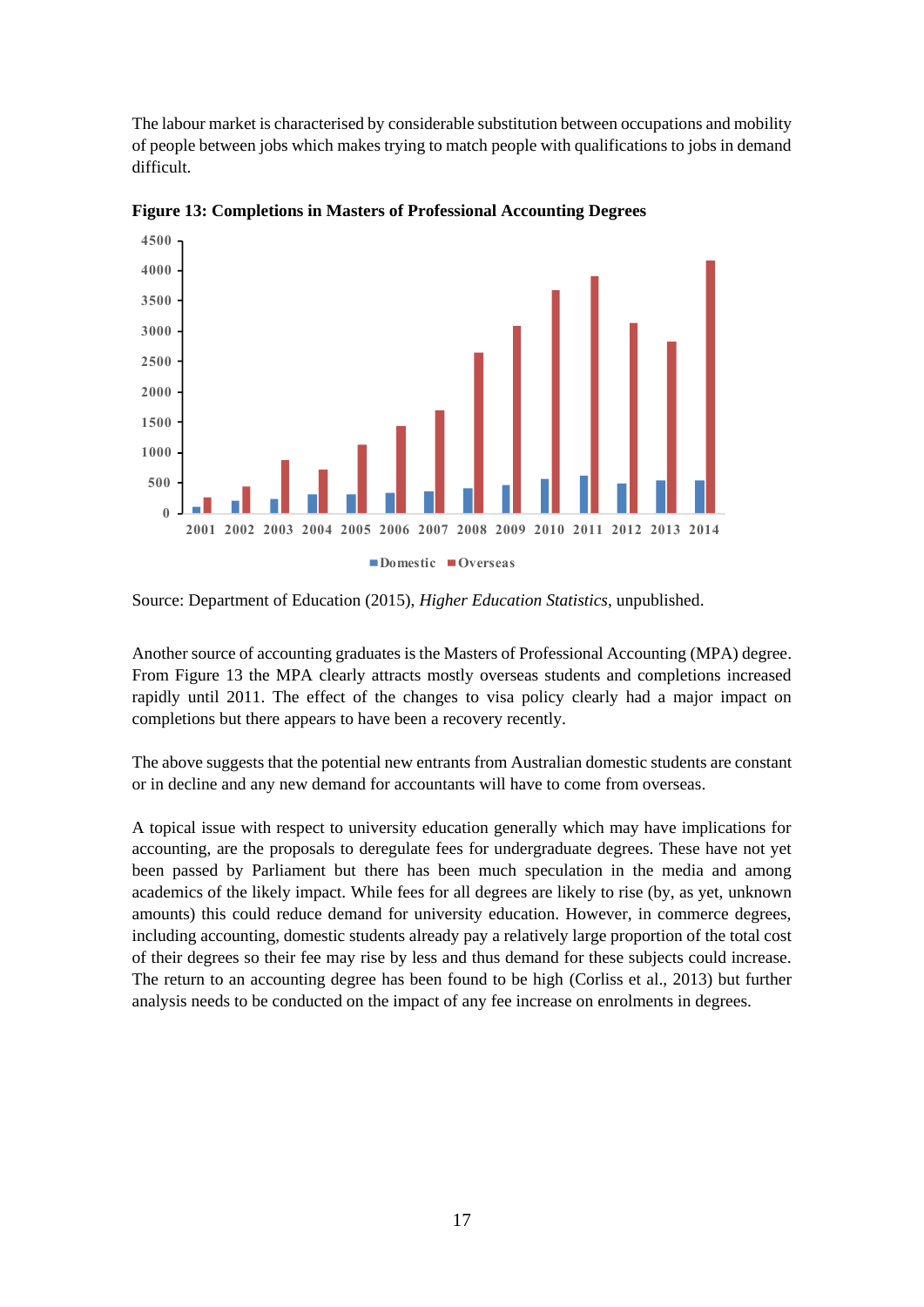#### *Migration*

Migration has long been a major feature of the Australian labour market both to seek to meet short term needs and to enhance economic growth through increasing the quantity and quality of human resources. These two issues require quite different consideration.

Figure 14 shows the number of accountants migrating to Australia over the five years to 2012/13 by visa category. The average number of accountants migrating to Australia was 9,380 per year of which, on average, 6,500 were skilled independent migrants to which the SOL applies. However, these averages were boosted by the unusually high intake in 2010/11. This appears to have been due to the expected introduction of a new migration policy on 1 July 2011 that changed migration rules.



#### **Figure 14: Skilled Migration to Australia of Accountants**

Source: reproduced from Australian Workforce Productivity Agency (2014).

Qualified accountants who migrate to Australia are generally well matched to jobs. This is demonstrated by Census data which show the occupations of those with accounting qualifications at intervals since they migrated to Australia. Figure 15 indicates that most migrants with accounting qualifications find employment in highly skilled occupations and this is particularly so for more recent migrants.

Only among more recent migrants is the percentage of those in unskilled labouring jobs greater than 10 percent. This might be attributable to recently qualified overseas students finding it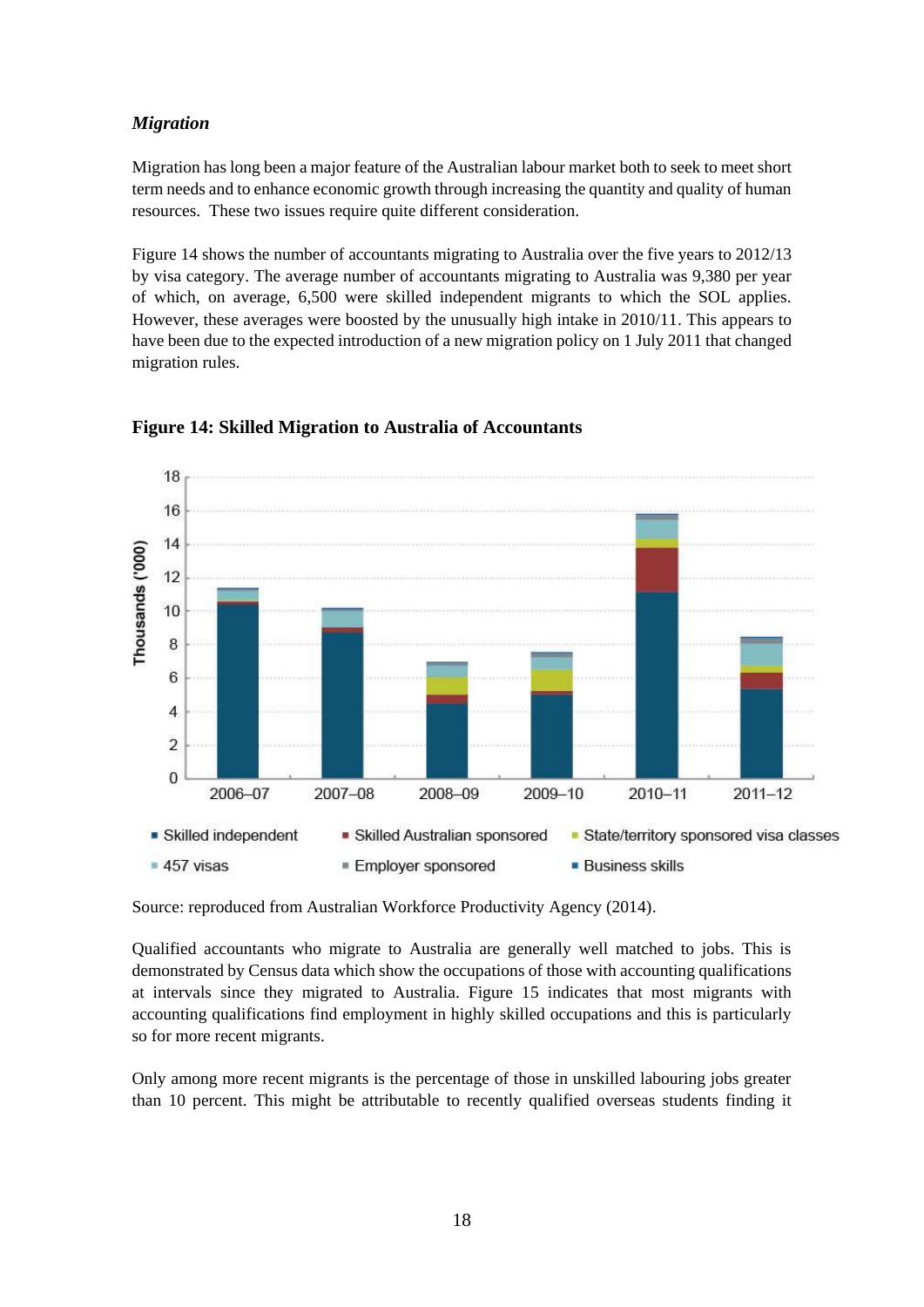difficult to get employment commensurate with their qualifications. However, most migrants appear to have successful labour market outcomes.



**Figure 15: Occupation of Qualified Accountants in 2011 by Year of Entry into Australia**

Source: 2011 Census of Population and Housing, unpublished

These conclusions are supported by recent work by Rafi (2015) for recent Indian migrants (a large component of Australian- trained accountants from overseas). This shows that, contrary to popular myth, most former Australia-trained students who migrate have occupations which match their formal qualifications.

In recent years Australian skilled migration policy appears to have influenced the choices of some international students, particularly from India (Rafi and Lewis, 2013). This issue is discussed in Section 6.

Importantly, many migrant accountants are not fresh out of university and crowding out roles that would otherwise be available to Australian graduates. Consultations with employers indicate that employers often struggle to fill mid to senior roles, given the propensity of bright young accountants to move on. Many employers look explicitly to skilled migrants in their recruitment strategies.

Also, relevant here, although not so great in magnitude is the departure of accountants overseas, either permanently or on long term temporary visits. Highly skilled professionals, such as accountants, are in demand internationally and their movements would be expected to be responsive to employment opportunities not just in Australia but throughout the World. The most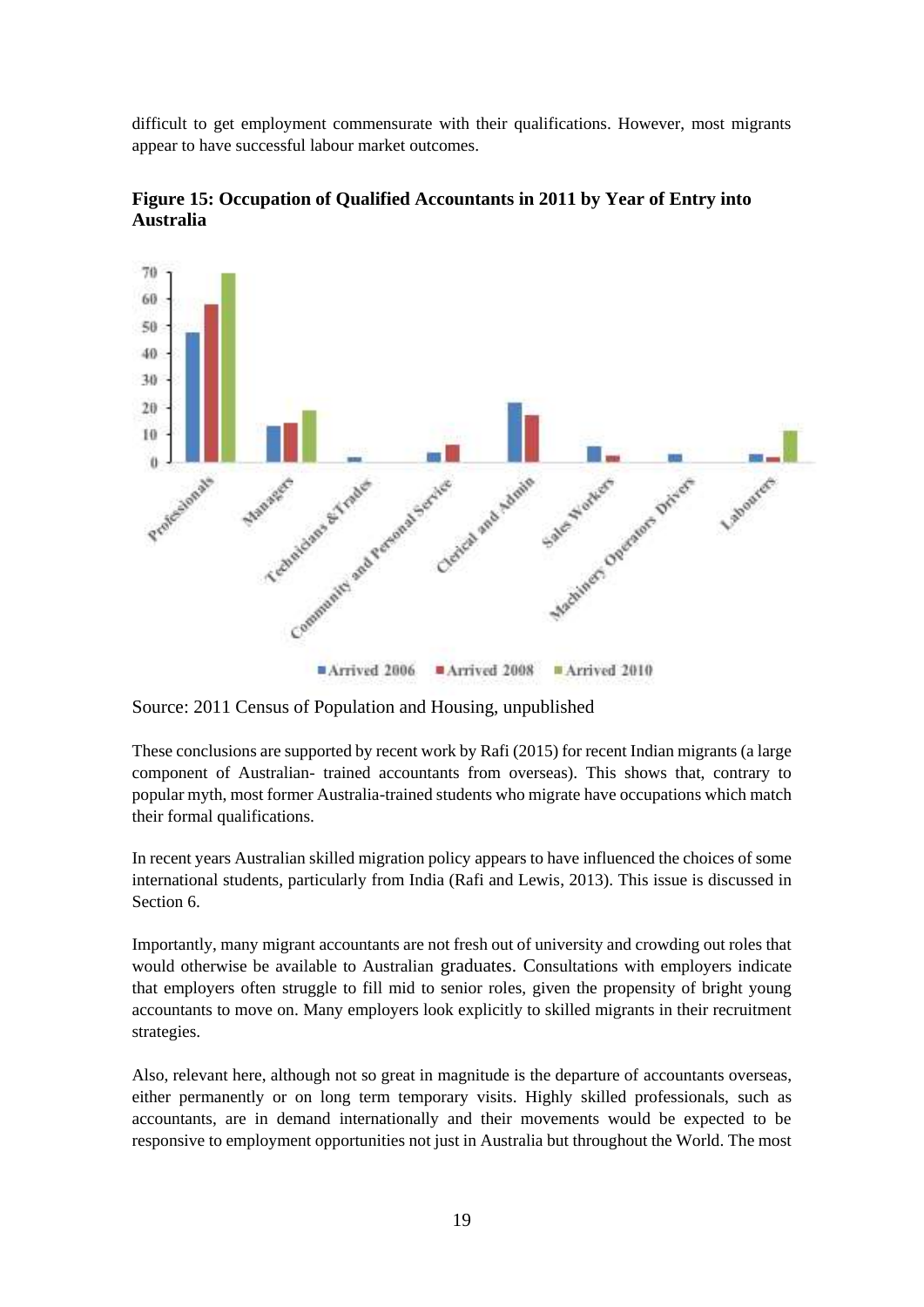recent example of this was the flow of professionals to Australia following the fallout from the GFC in the UK.

#### *Retirees*

In addition, persons retiring represent an important flow out of the stock of accountants. While most attention has focussed on new graduates and migration the retirement of accountants is emerging as an issue with respect to meeting gaps in the market.

There has been much discussion in recent years regarding the implications of population ageing (Treasury 2014) and this will affect the accounting profession. The 2011 Census provides the distribution of accountants by age.

Given the current age distribution the number of retirees is estimated to be about 1,900 in 2015 and on conservative assumptions expected to rise each year to reach about 3,600 per year by 2025. This is further discussed below.

## **4. Imbalances in the Accounting Labour Market**

Identifying a labour market shortage or surplus for a particular occupation is not straightforward. While high unemployment suggests an oversupply, for skilled professionals widespread unemployment is rare. With respect to accountants, particularly with respect to migration policy, the concern is usually with shortages.

Richardson (2007) suggests four forms of labour-related shortages.

*Skill shortages* exist when employers are unable to fill or have considerable difficulty in filling vacancies for an occupation, or specialised skill needs within that occupation, at current levels of remuneration and conditions of employment, and reasonably accessible location.

*Skill gaps* occur where existing employees do not have the required qualifications, experience and/or specialised skills to meet the firm's skill needs for an occupation. Workers may not be adequately trained or qualified to perform tasks, or may not have upskilled to emerging skill requirements.

*Labour shortages* occur when there are not enough appropriately qualified candidates (employees) to fill needed jobs.

*Recruitment difficulties* may be due to characteristics of the industry, occupation or employer, such as: relatively low remuneration, poor working conditions, poor image of the industry, unsatisfactory working hours, location hard to commute to, inadequate recruitment or firmspecific and highly specialised skill needs. They can also be due to a lack of appropriately qualified people (i.e. labour shortages or skills gaps).

Employers are likely to be well aware when they are experiencing any of the above. And meeting these shortages by temporary migration based on employer nomination might well be the best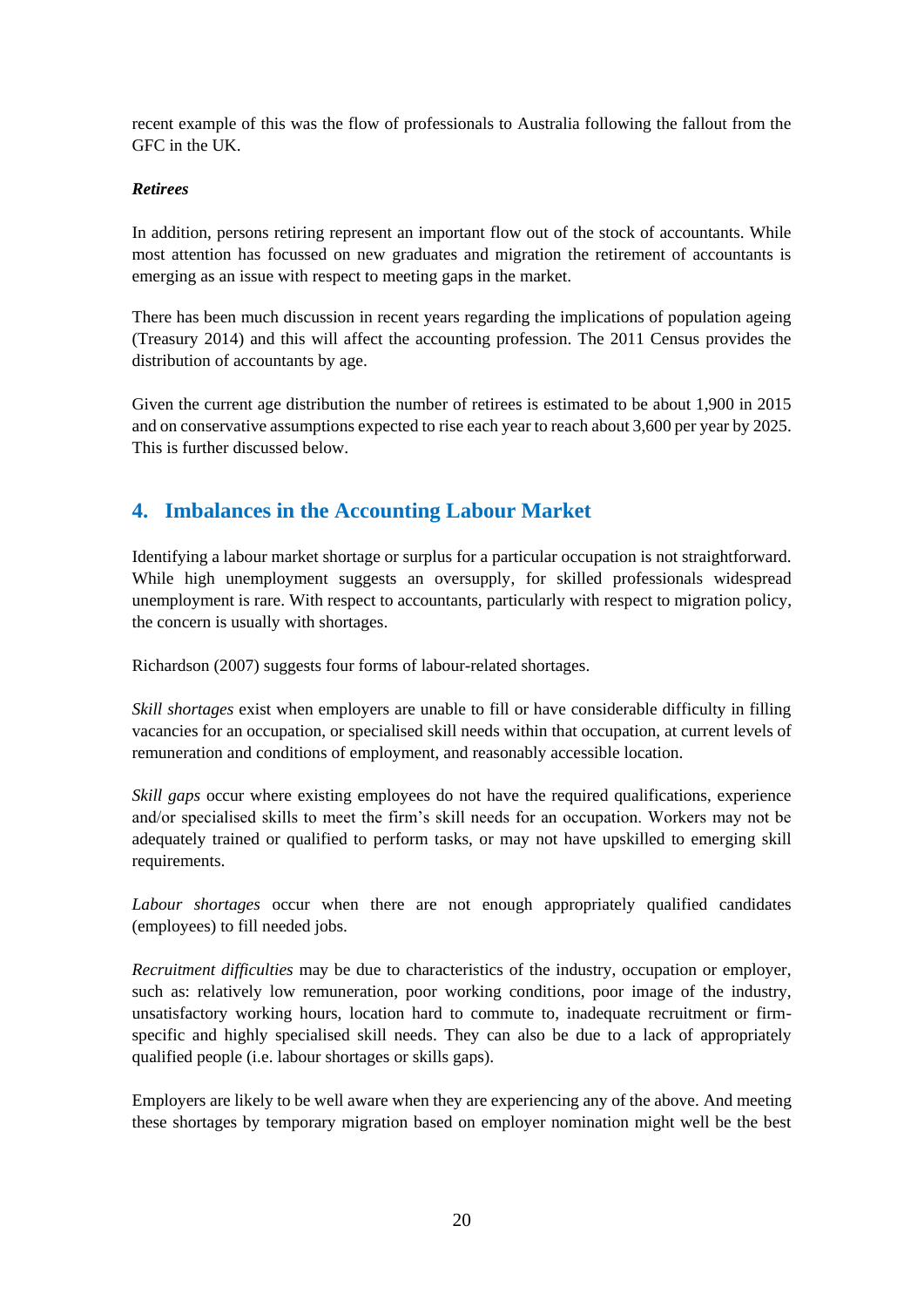way to adjust to these shortages. However these shortages cannot be readily estimated from generally available data.

Firms can, and do use, other adjustment mechanisms to cope with skill shortages by rearranging the work within the firm. For instance, work which might normally be done by a qualified professional is done by less qualified persons under supervision. Larger firms might invest in training to get inexperienced graduates up to scratch. These alternative adjustment mechanisms are costly, involve delays and reduce efficiency in production of services.

In a paper prepared for AWPA, Mavromaras et al (2013), suggested using a range of indicators to identify labour shortages. These involve analysis of data on a whole set of variables, including employment, vacancies, salaries, unemployment and student outcomes. However, the data on many of these variables are unreliable at the four-digit level required for this analysis. Other variables are not reliable because they do not measure what they are supposed to. For instance, the DoE vacancy series is based on internet vacancies whereas most graduate accountants are directly recruited by employers. Vacancies advertised over the internet are at best a secondary means of recruitment. In any case, the data only provides mainly a retrospective view of the accountant labour market. We can make a judgement on whether there was a surplus or shortage last year but not whether there will be in two years' time, although the data might alert us to trends which are developing.

Much media attention focuses on the labour market for new graduates and particularly on the difficulties that new graduates face in getting their first job. While oversupply may manifest itself in employment of recent graduates it provides a distorted view of supply and demand in what is a segmented labour market. For many tasks new graduates are poor substitutes for those with specialised skills and experience. Basing labour market policy on new graduate employment/unemployment is fraught with problems. For instance, migrants are most likely to be to be those with skills and experience and will fill jobs for which new graduates are not a very good match. They do not take jobs which would go to new graduates but allow firms to reach their full potential and thus create jobs.

Despite these concerns regarding the use of graduate outcomes, indicators on new graduates are still used to identify general labour market imbalances. The major source of data on graduate outcomes is the Graduate Destination Survey. The survey data are based on two reference dates: 31 October for graduates completing in the first half of the preceding year, and 30 April for graduates completing in the second half of the preceding year.

The survey results have been subject to criticisms, the major ones being the short length of time after graduation (about four months), the small sample size and limited coverage of students who are overseas at the time of the survey. Higher education providers are required to conduct this survey on behalf of the government and to meet certain response rates for domestic students. However, there is no required response rate for international students. There is no incentive for higher education providers to 'chase' these students and, as a consequence, their response rates are low (CPA Australia /ICAA, 2014). There is thus minimal data available on the graduate outcomes of the international students who make up the majority of the cohort for accounting students.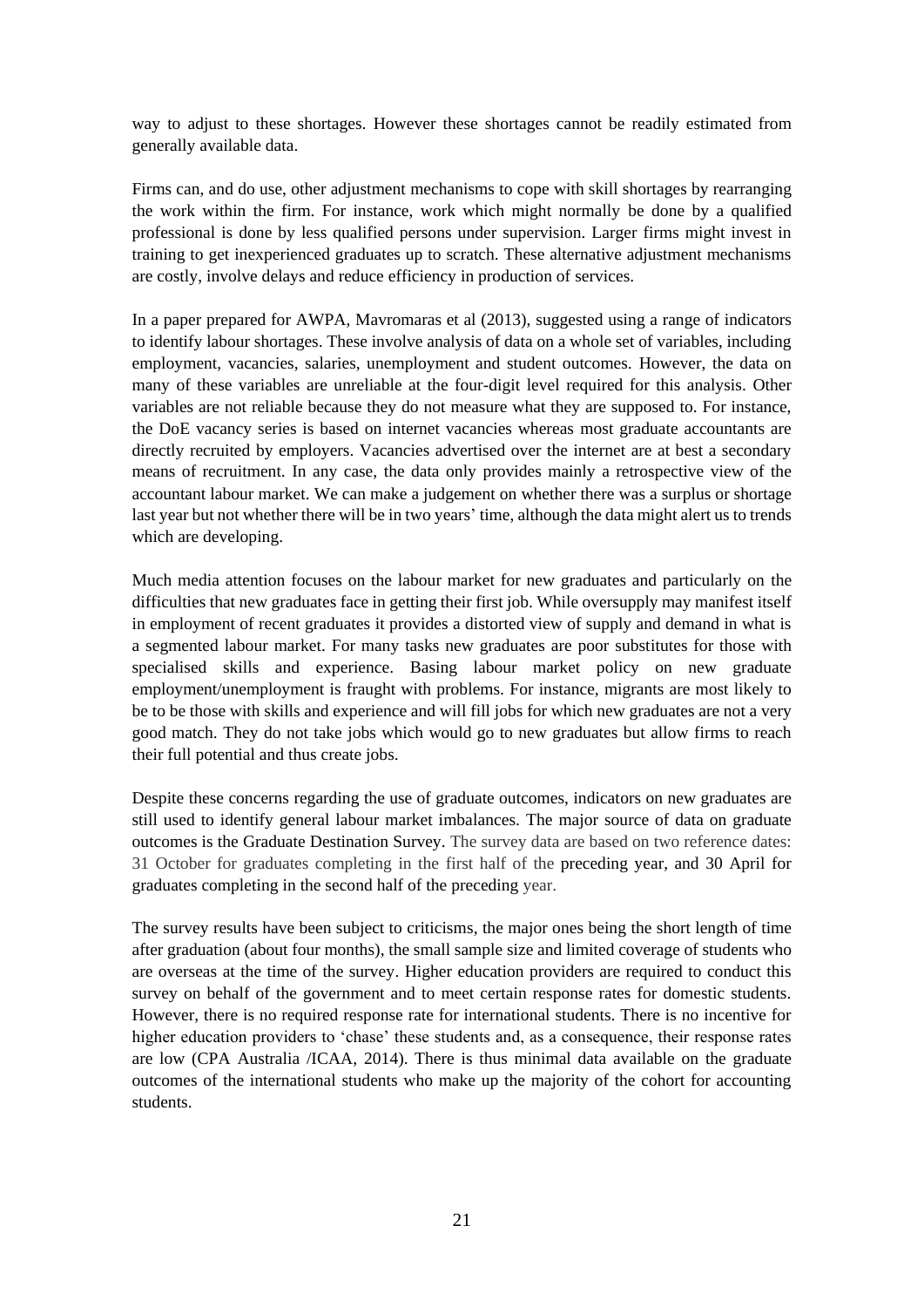There are also concerns in relation to the survey methodology. The survey requires students to self-select their profession. The difference between the number of students who are known to have graduated as accountants from a given institution and the number who identify themselves as accountants in the survey responses varies by up to 100% from year to year.

The limited evidence suggests that the proportion of accounting students obtaining full-time employment within the first four months after graduation has been declining since 2007 but has picked up somewhat since 2014 (see Table 1). It is not known whether graduates do get jobs but after longer job search. Also, new graduates may take more time off between graduating and entering an accounting career. The downwards trend for accounting graduates is no different to that all graduates from all fields. Also, the outcomes for accounting graduates over time have been consistently better than for all graduates. There does not appear to have been a decline in salaries relative to all graduates.

#### **Table 1: Selected Indicators for New Accounting Graduates**

| <b>INDICATOR AND YEAR</b>                   | 2007 | 2008 | 2009 | 2010 | 2011 | 2012 | 2013 | 2014 |
|---------------------------------------------|------|------|------|------|------|------|------|------|
| Per cent employed full-time                 | 84.5 | 85.2 | 79.2 | 76.2 | 76.3 | 76.1 | 71.3 | 73.9 |
| Per cent employed part-time or<br>casual    | 10.5 | 9.6  | 13.4 | 15.1 | 14.9 | 15.3 | 18.1 | 13.6 |
| Per cent not employed                       | 5.0  | 5.2  | 7.4  | 8.6  | 8.7  | 8.6  | 10.6 | 12.5 |
| All grads- mean F/T salary<br>$(\$'000s)$   | 43   | 45   | 48   | 49   | 50   | 52   | 52.5 | 52.5 |
| Accounting - mean F/T salary<br>$(\$'000s)$ | 40   | 44   | 45   | 45   | 47   | 49   | 50   | 50   |
| Ratio accounting salary/all grads           | 0.93 | 0.98 | 0.94 | 0.92 | 0.94 | 0.94 | 0.95 | 0.95 |

Source: Graduate Careers Council,<http://www.graduatecareers.com.au/>

The data above identify only where at a national and general level conditions are relatively soft or whether there are general shortages or oversupply of new entrants, and not where particular difficulties are being encountered.

A measure of imbalances in the labour market is employers' experiences with filling vacancies. When there is excess supply of labour employers will be easily able to fill vacancies and if there is excess demand then we will observe employers finding it more difficult to fill vacancies with suitable applicants. The Department of Employment surveys employers of accountants as to the number of vacancies, applicants and suitability of applicants.

Figure 16 indicates that there have always been far more applicants than vacancies for accounting jobs. The number of applicants per vacancy had risen up to 2012/13 but recently this has declined. Currently the average number of applicants regarded by employers as suitable is estimated to be 2.6 per vacancy (close to the pre-GFC average). This compares to 34 applicants per vacancy. The proportion of vacancies filled is relatively high, 76 percent. There were, on average, around 22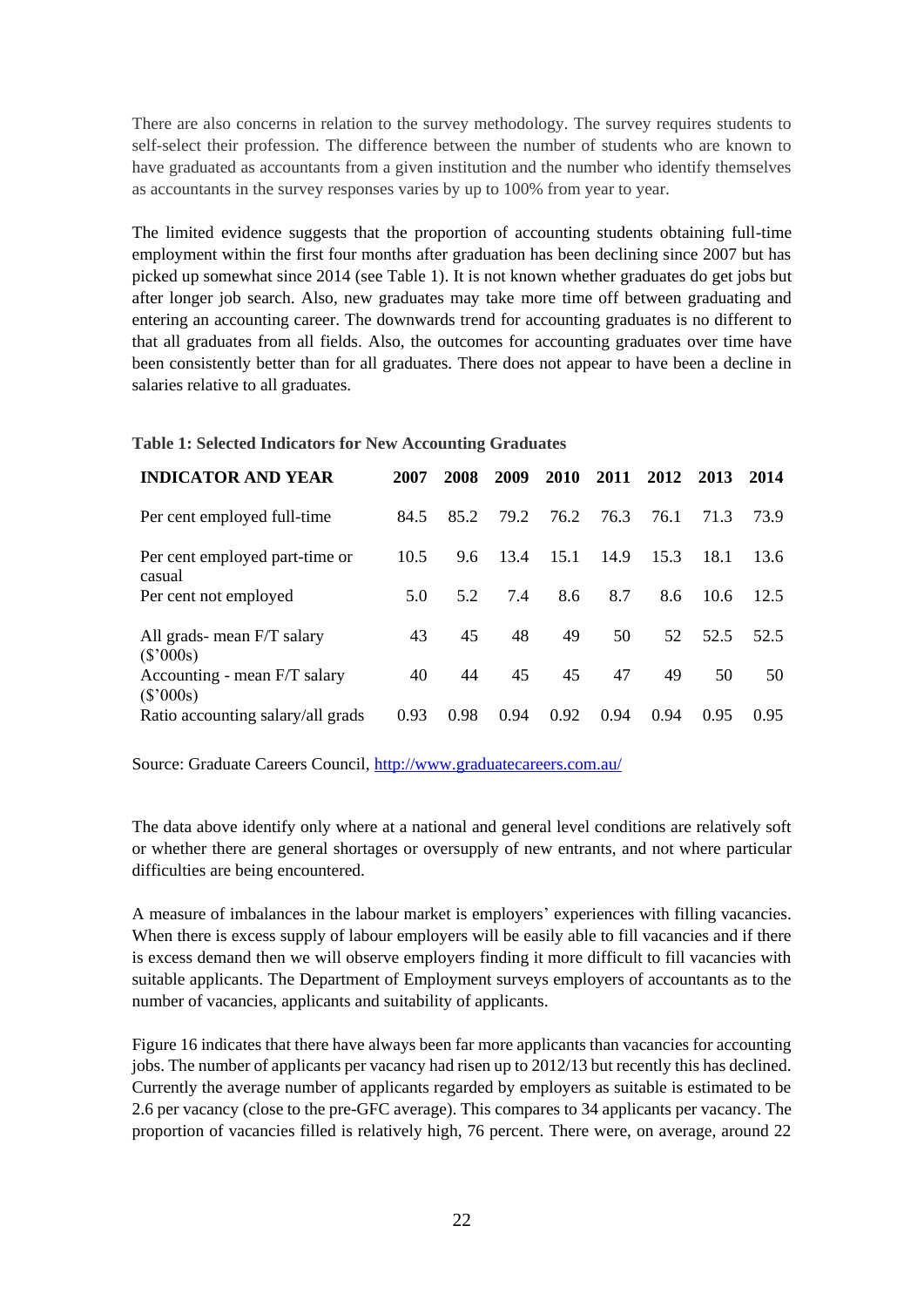applicants per vacancy (this may include double counting) who had a relevant qualifications (bachelor degree or higher), but just 2.6 per vacancy were assessed as being suitable.



#### **Figure 16: Vacancies for Accountants**

Source: reproduced from Department of Employment (2015) *Labour Market Research – Accountants, Australia*

Somewhat strangely, the report of the survey (DoE, 2015a) concludes that there is no shortage of accountants. However, these data suggest that, while the aggregate number of those with accounting qualifications might exceed the number of jobs, there are considerable shortages of people with the right mix of skills and experience that employers require.

The survey asked employers about the unsuitability of applicants. Key reasons applicants were not considered by employers to be suitable were:

- insufficient experience (employers reported that they often attracted large numbers of graduates for positions which required significant years of experience)
- lack of specific experience (such as in the provision of strategic taxation advice, commercial or business or in a particular sector)
- inadequate knowledge of Australian accounting (some were overseas qualified and had little Australian experience)
- inadequate written and oral communication skills
- not being CA or CPA accredited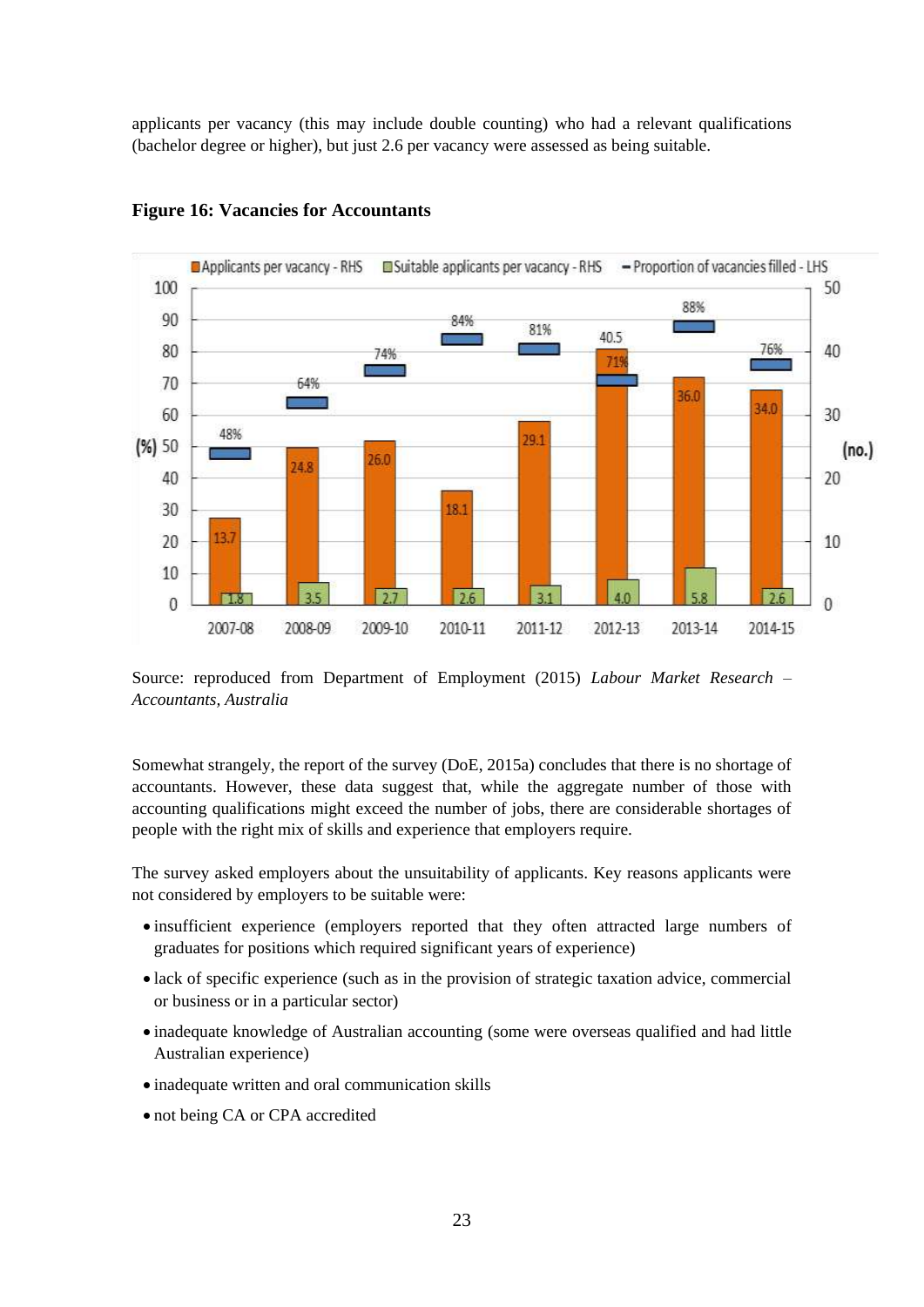- inability to liaise face-to-face with a diverse client base
- lack of understanding of the employers' business needs.

#### Department of Employment (2015a)

This view of the labour market for accountants is supported by a recent report by Hays (2015) which found that:

'Australia's professional practice market remains incredibly candidate short, which has led to greater flexibility from employers. The best example of this is the willingness of employers to consider candidates with not only differing levels of experience, but also qualifications.'

Hays (2015) also reported that good quality business services and intermediate accountants are in greatest demand, particularly candidates who can engage and communicate confidently with clients. There is high demand for senior accountants with strong technical skills and good knowledge of technologies. Many practices are also looking for high quality intermediate accountants with experience. Again the focus is on excellent communication skills so that they can interact directly with clients. Firms are a shortage of suitable candidates.

While recently arrived migrants (from Figure 15) are highly successful in fitting into the Australian labour market, many recently qualified former overseas students and domestic students are not fully suitable immediately for jobs available. The employer responses point to inadequacies in Australian new graduates for jobs requiring experience or specific skills. This suggests that overseas trained experienced accountants with specific skills fill a very important gap in the Australian labour market.

## **5 Medium to Long Term Issues**

Turning to the medium to long term demand, most of the discussion on forecasting demand for accountants is based on the growth of economy requirements for accountants. In other words, analysts forecast the growth of the Australian economy by industry and the implications for occupations including accountants. It is also possible to view causation in reverse, namely that the growth of the economy is a function of the growth in qualified and educated labour.

Based mainly on the former approach, various forecasts and projections have been carried out for accountants. For example the Department of Employment (DoE 2015b) forecast that demand for accountants would increase by 13.7 percent between 2014 and 2019. IBISWorld (2014) has projected growth in employment of 15,240 in the accounting services industry between 2014/15 and 2019/20 (though this is not quite the same as the market for accountants). Both estimates imply a significant role for migration in the accounting labour market.

The Australian economy has proved quite resilient during the upheaval in the World economy following the GFC, the aftermath of which is still being felt among the economies of North America and Europe. Nevertheless economic commentators are divided on the prospects for the economy. Some point to the strength of the Chinese economy, the low level of government debt, low inflation and relatively low unemployment. Others point to Australia's reliance on China as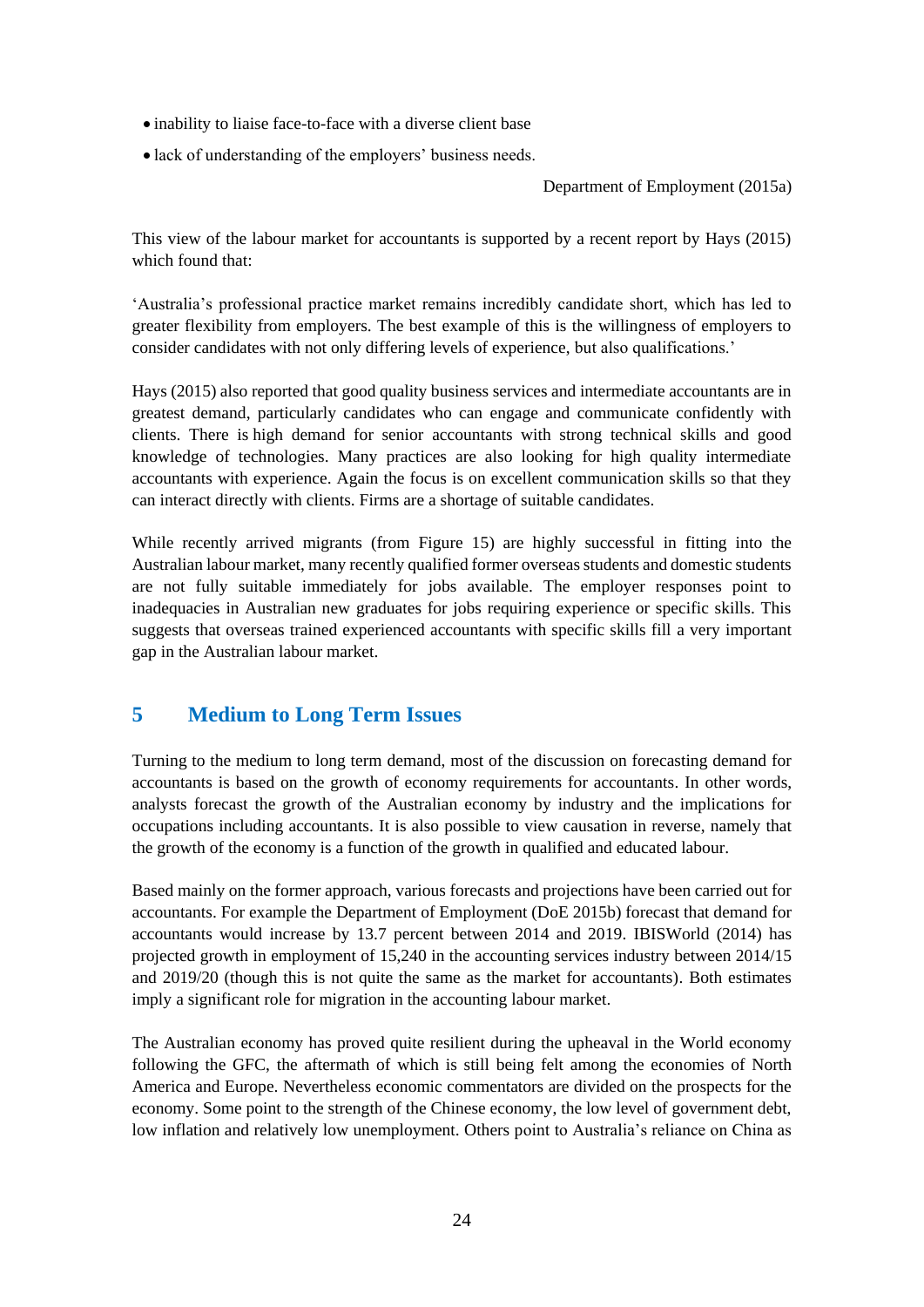a major risk, the two-speed economy (a booming primary sector, a struggling export and import competing sector due to the high Australian dollar) and a sluggish domestic household consumption sector. Strong doubts also remain regarding the ability of the Eurozone to solve its financial problems and the consequent international implications of failure.

Deloitte Access Economics (DAE, 2011) produced a major report for AWPA with projections of demand for the major industry and occupation groupings. The projections are based on four economic scenarios which reflect the range of uncertainty among economic commentators.

The 'long boom' scenario is based on a steady growth view of the Australian economy. Under this scenario China's growth rate falls somewhat over time, the terms of trade decline moderately but are still high in historic terms and there are no shocks to the World economy arising from another crisis in, say, Europe. Under this scenario Australia's economic and employment growth continues steadily over the forecast horizon to 2025.

In the 'smart recovery' scenario, Australia's low growth continues to 2015, but then the global economy improves and Australia's growth returns to its potential growth rate. New technology adoption and productivity improvements occur after a period of relative contraction in growth.

The 'terms of trade shock' scenario, assumes good growth in the World economy, as with the long boom, but there is a substantial reduction in Australia's terms of trade.

Under the 'ring of fire' scenario, the rate of growth in the World economy is low and subject to significant volatility. In Australia low trend growth rates are accompanied by cycles around this trend. Terms of trade are lower due to increased protection which also lowers productivity.

Projections are made of employment by occupation, among other variables, and the highly aggregate level, under each scenario. In addition, detailed projections of demand for those employed as accountants have been calculated under each of the above scenarios. The patterns of employment growth are quite different under the different scenarios. However, the DAE estimates for total job openings by 2025 are very similar, ranging from 9,054 to 10,926. The estimates of job openings by 2020 have greater variability ranging from 9,054 to 11,850.

Job openings equate to net replacement demand. This equals jobs made available through growth in demand and from workers leaving an occupation (e.g. via retirement or accountants emigrating) after accounting for those re-entering the occupation. Thus, net replacement demand can be taken to be the number of new entrants (new graduates or new migrants) needed to meet demand.

Whatever scenario is chosen, they all suggest significant potential shortages given the lack of growth in new graduates. The projections also do not take account of the differences in demand for new graduates and for those with experience. Given the importance experience to employers of accountants, identified in this report, ageing and retirement of accountants is a major issue.

As part of this report we separately estimated the number of retirees given the current age distribution of accountants (see Figure 17). As noted above, using conservative assumptions that all those currently employed who are under the age of 65 will retire at age 65, we estimate the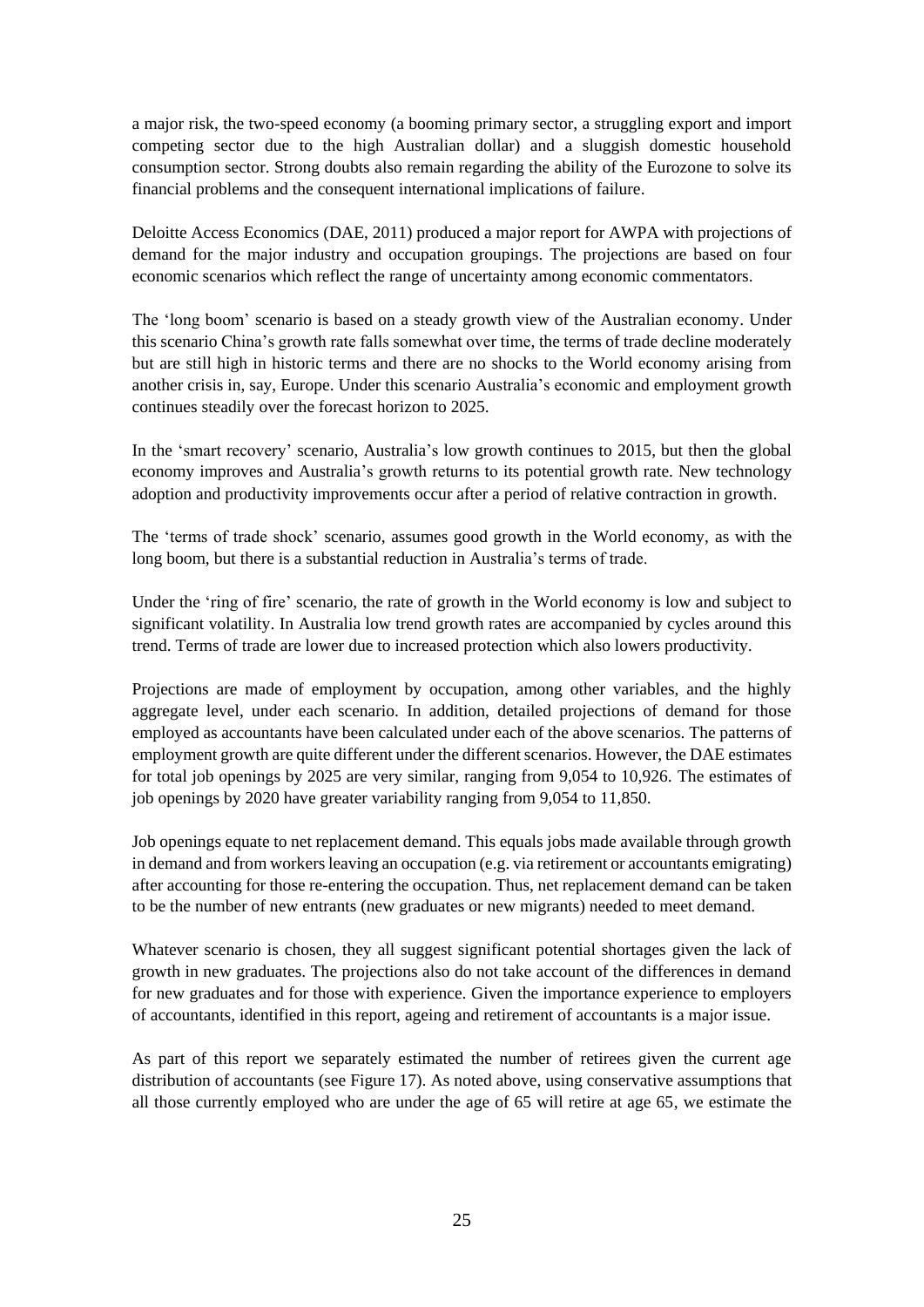number of retirees to be about 1,900 in 2015 rising each year to reach about 3,600 per year by 2025. This is consistent with the Deloitte estimates.



**Figure 17: Projected, Retirements per year, 2012-2025** 

Retirements are expected to rise because, although accounting is generally a young profession there are increasing numbers of older accountants approaching retirement age. Importantly also, these retirees are the most experienced accountants and, therefore, in high demand.

The above scenarios suggest that the medium to long term outlook for the accounting labour market is for shortages. The identification of the particular need for senior and experienced accountants with particular skills, suggests that migration will continue to be vitally important in meeting demand in the labour market for accountants.

Moreover, skilled people wishing to migrate permanently to Australia, with recognised qualifications and English language competency, usually have good career prospects in Australia even if they do not achieve exactly the work that they wish for on arrival. There is not a one-toone matching between qualifications, skills and occupations, apart from certain exceptions such as medicine. In most of the skilled occupations many do not pursue a lengthy career in their field of qualification. The labour market is characterised by a great deal of substitution between occupations and mobility of people between jobs which makes trying to match people with qualifications to jobs in demand difficult even if the projections of demand are right. This analysis suggests that policy with respect to permanent migration should move away from concern with meeting short term cyclical labour market conditions.

It is also relevant to consider that supply creates its own demand for employment, both local and immigrant. That is migrants who arrive and fill jobs create over time demand for more through the spending they undertake or induce. Permanent skill entry allows for wider human capital development of the workforce which raises productivity and medium and long-term employment.

Source: Authors' estimates based on Census of Population and Housing unpublished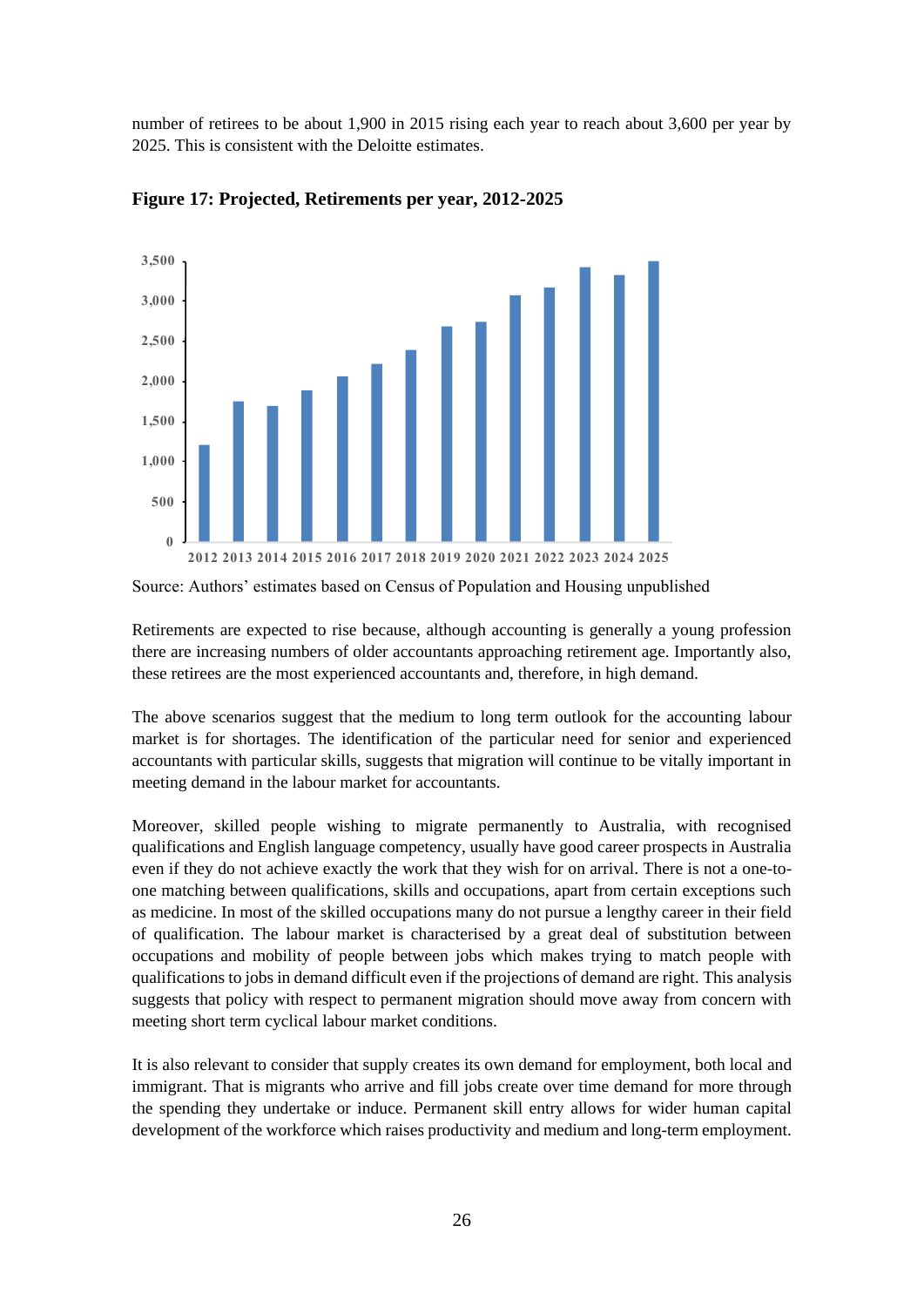# **PART II. INTERNATIONAL AND POLICY CONTEX**TS

## **6. The Migration/Education Link**

In recent years there has been a strong relationship between Australian skilled migration policy and the choices made by a significant number of international students. The principal Key Message found by the then Department of Immigration and Citizenship in research it commissioned from the University of Queensland was that:

' More than half of the surveyed Student visa holders planned to stay in Australia at the conclusion of their studies and almost all Skilled-Graduate (Temporary) visa (Subclass 485) holders planned to seek permanent residency' (Institute for Social Science Research, 2010)

So the two are closely interconnected and this applies even more for some countries of origin than others, as with the case of India (Rafi and Lewis, 2013).

At the same time there is also a preference for some education courses over others. In the case of university students, there has long been a strong preference for commerce and computer science courses, especially accounting and information technology (IT). This was no doubt partly due to priority processing and preferential treatment of immigration applicants graduating from Australian universities with qualifications in these fields.

Immigration policy pre-2008 awarded extra points to accounting and IT graduates and other professions that were on the then Migration Occupation in Demand List (MODL). This made it relatively easier to cross the threshold of 120 points required at that time for a permanent residency visa. As advised then by Skills Australia, accounting skills were deemed critical to the Australian economy and were in short supply (DIAC 2010a).

According to Birrell and Healy (2010), however, a new surge of international students occurred in 2008 and this was principally due to immigration changes implemented between 1999 and 2001 by the Howard government. These especially reflected a broadening of the skills and associated occupations considered important for migration. Revisions to skilled migration policy were announced in 2008 and the repercussions from this continued to shape Australia's skilled migrant intake, for some time.

In particular there was realisation that there was a mismatch between the skills and competencies of graduating international students and the skills and competencies being demanded by Australian employers. To respond to this, changes included a refined points test that emphasised strong English language skills and relevant work experience, rather than the possession of a particular qualification (DIAC, 2010b). At the same time the more frequently revised and narrower skilled occupation list (SOL) replaced the much wider and generic MODL. These revisions together sought to ensure that no one factor alone would determine the migration outcome but rather a combination of skills, qualifications and work experience would be required to clear the new pass mark (DIAC, 2010a)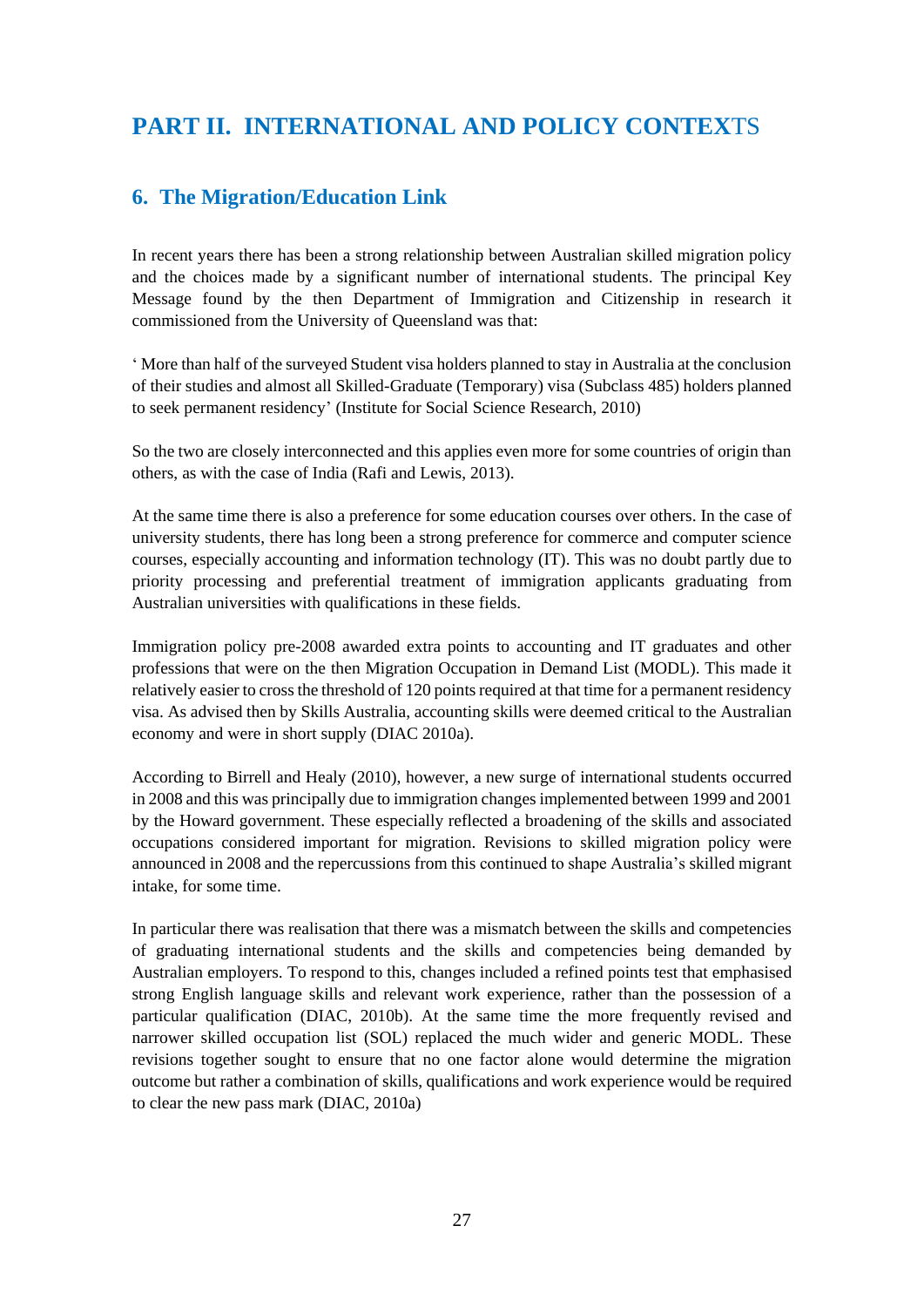

**Figure 15: Overseas Student Visa Applications by Sector** 

Source: Department of Immigration and Border Protection (2015), *Student visa and Temporary Graduate visa programme trends 2006-07 to 2013-14, [http://www.border.gov.au/ReportsandPublications/Documents/statistics/student-visa](http://www.border.gov.au/ReportsandPublications/Documents/statistics/student-visa-programme-trends-2013-14.pdf#search=%20Student%20Visa%20Program%20Trends)[programme-trends-2013-14.pdf#search=%20Student%20Visa%20Program%20Trends](http://www.border.gov.au/ReportsandPublications/Documents/statistics/student-visa-programme-trends-2013-14.pdf#search=%20Student%20Visa%20Program%20Trends)*

In reaction to the sequence of revisions, the course preference of Indian students, for example, had begun to exhibit a trend towards VET courses in lieu of higher education courses. Post 2007/08 the popularity of vocational courses such as hairdressing and cookery spiked dramatically with many overseas students enrolling in a vocational course rather than commerce or an IT degree) as this became the most cost effective and assured pathway to permanent residency (Rafi and Lewis, 2015). This explains the dramatic surge in applications for subclass 572 VET study visas in Figure 15. The total number of subclass 572 VET visas granted increased dramatically while subclass 573 higher education visas levelled or fell around the same time. However, due to quality concerns regarding the provision of VET services in some jurisdictions, and the realisation that the VET sector was being utilised as a migration loophole to access unrelated occupations post-residency, the link between vocational training and migration was promptly de-emphasised as well.

It is also evident from DIPB data that changes to the student visa and skilled migration program had their largest impact for a time on offshore applicants (Table 2). This suggests that demand from new international students was moderated given changes to skilled migration policy, again illustrating the link and inter-dependency in this sphere.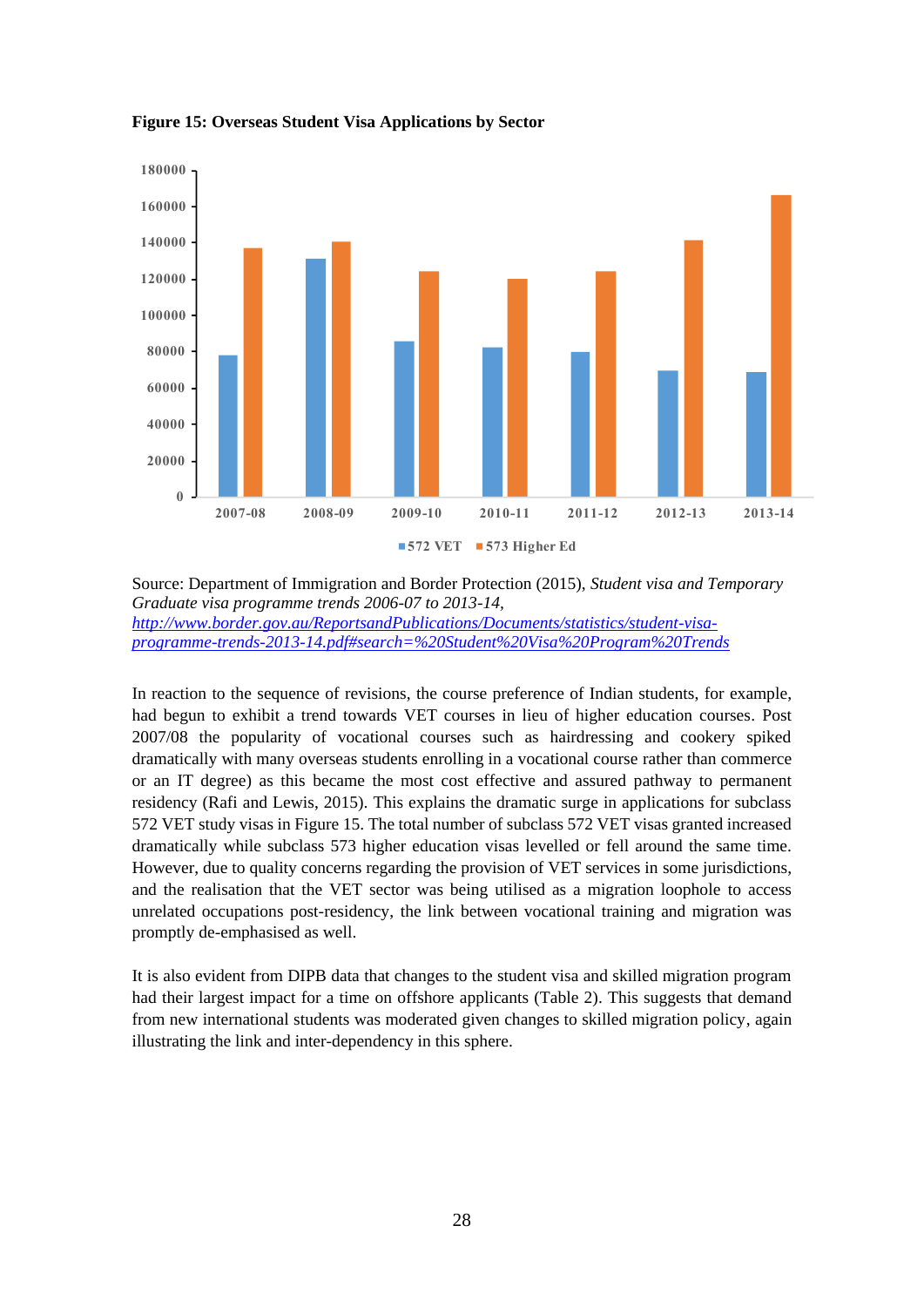#### **Table 2. Student Visa Applications by Offshore/Onshore location and Visa Sub-class,**

#### **2008-14**

| Visa Subclass                                | 2007-08 | 2008-09 | 2009-10 | 2010-11 | 2011-12     | 2012-13     | 2013-14 |
|----------------------------------------------|---------|---------|---------|---------|-------------|-------------|---------|
| Offshore                                     |         |         |         |         |             |             |         |
| 570 Independent ELICOS Sector                | 27 239  | 33 086  | 27 598  | 23 467  | 22 279      | 21 695      | 23 483  |
| 571 Schools Sector                           | 18 279  | 13 473  | 11 077  | 9 3 6 8 | <b>8831</b> | <b>B734</b> | 10 359  |
| 572 Vocational Education and Training Sector | 49 49 6 | 92 464  | 38 34 3 | 21 652  | 23 324      | 19061       | 21 738  |
| 573 Higher Education Sector                  | 98 907  | 95 169  | 72 305  | 60 187  | 65 595      | 83 849      | 112 110 |
| 574 Postgraduate Research Sector             | 4 590   | 5.572   | 5538    | 5488    | 5980        | 6583        | 6815    |
| 575 Non-Award Sector                         | 19 629  | 18 319  | 17 270  | 16 475  | 15 702      | 17 167      | 18 949  |
| 576 AusAID or Defence Sponsored              | 4 2 6 8 | 4 002   | 3907    | 4538    | 5 705       | 6704        | 6735    |
| <b>Sub-total Offshore</b>                    | 222 408 | 262 085 | 176 038 | 141 175 | 147 416     | 163 793     | 200 189 |
| Onshore                                      |         |         |         |         |             |             |         |
| 570 Independent ELICOS Sector                | 5 1 2 8 | 8 2 0 8 | 10 010  | 9 1 9 3 | 9374        | 11 523      | 9790    |
| 571 Schools Sector                           | 2 2 6 3 | 2413    | 2 2 0 1 | 1809    | 1492        | 1 2 5 4     | 1 1 1 3 |
| 572 Vocational Education and Training Sector | 28 673  | 38 755  | 47 505  | 60 642  | 56 817      | 50 244      | 46 816  |
| 573 Higher Education Sector                  | 38 531  | 45 899  | 51 691  | 60 189  | 58 561      | 57.818      | 53 786  |
| 574 Postgraduate Research Sector             | 2798    | 3 3 0 2 | 3942    | 4 3 5 7 | 4923        | 4853        | 4803    |
| 575 Non-Award Sector                         | 1714    | 1 176   | 1 0 0 9 | 924     | 753         | 685         | 591     |
| 576 AusAID or Defence Sponsored              | 574     | 479     | 443     | 529     | 667         | 591         | 482     |
| <b>Sub-total Onshore</b>                     | 79 681  | 100 232 | 116 801 | 137 643 | 132 587     | 126 968     | 117 381 |
| Total                                        | 302 089 | 362 317 | 292 839 | 278 818 | 280 003     | 290 761     | 317 570 |

Source: DIBP 2014e

The appreciation of the Australian dollar was also important in reducing new overseas demand as were safety issues that arose too at the time, especially for Indian students. The Indian impact in particular is seen in Figure 16. The subsequent currency depreciation and action to reaffirm community and campus security has evidently boosted demand again over time (Rafi and Lewis, 2013).

Looking at the significance in these changes of the adjustments made to visa rules,

as an approximate estimate, changing eligibility cut applications for higher education visas by 15 percent (Access Economics, 2009). Since a large percentage of students are studying accounting degrees most of this fall would have been among these potential students. For accounting student numbers fell by between 15 and 30 percent at that time when more restrictive visa conditions were imposed.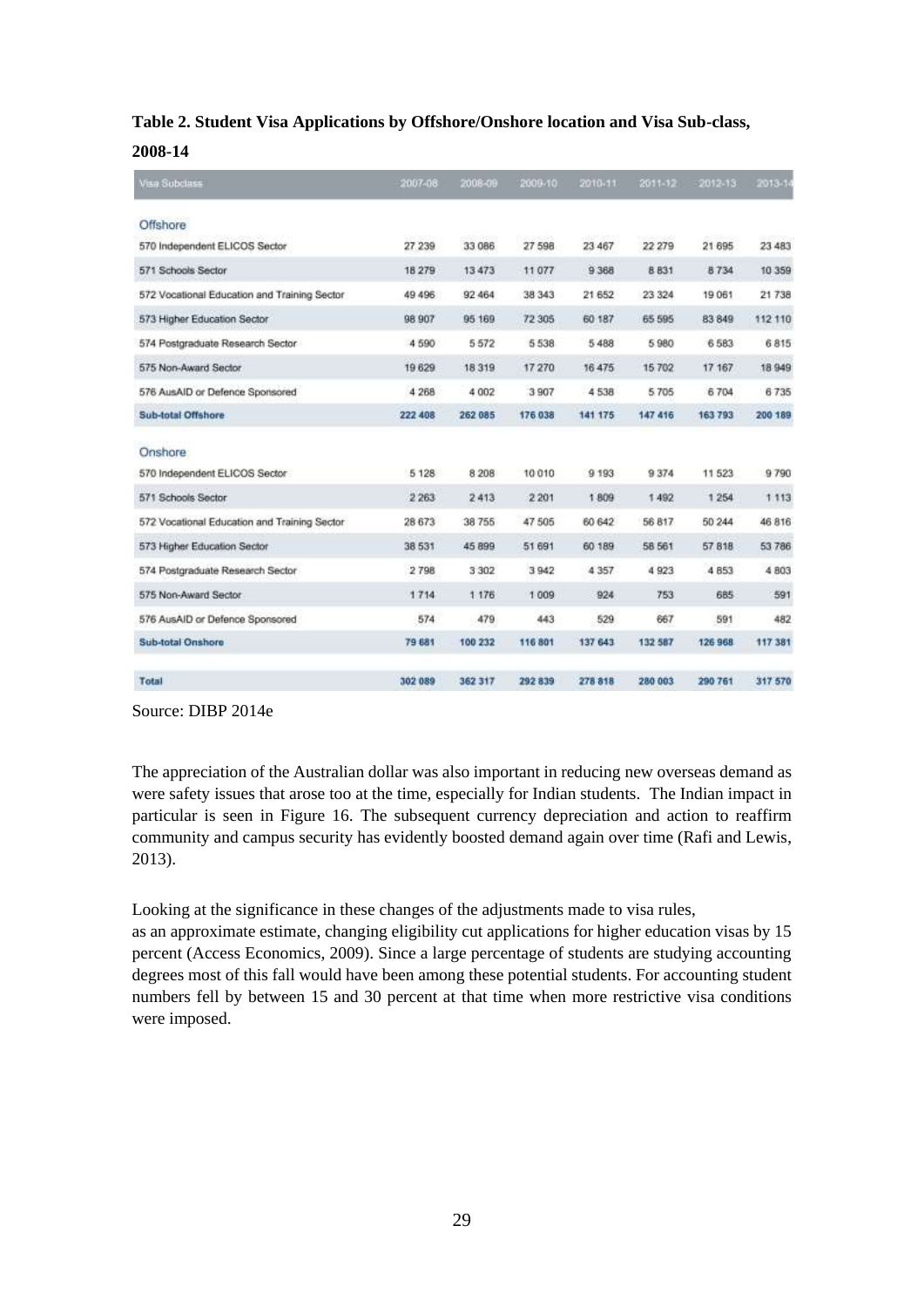

**Figure 16. Student Visa Applications lodged by Citizenship Country, 2008-14**

Thus, it is evident that skilled migration policy changes are closely related to demand for Australian education as illustrated by decreasing enrolment numbers and student visas granted when adverse changes are made, and vice versa.. To counteract the recent experience of decline after 2009, new settings were put in place based on the recommendations of the Knight Review (2011). DIAC responded by reducing the financial requirements for student visa candidates, and it accepted proposals from bodies such as Universities Australia for changes to work restrictions to make them more flexible and introduced post study work visas from 2013 onwards that let international students work up to 4 years in Australia after graduation.

These steps by DIAC (now DIPB), have resulted in a rebound in overseas student numbers, reinforced by exchange rate depreciation too. Applications for 573 higher education visas increased significantly from 2011/12 while applicants for 572 VET visas have not yet returned to earlier levels, no doubt due to recognition that vocational qualifications do not provide the same access to permanent migration as higher education.

Overseas students trained in Australia will continue to be a major source of new accountants. DIBP unpublished data on resident visa applications by accountants this year show that about 80 percent have a current address in Australia suggesting they have trained in Australia. About half are male, and half female. Of the total, about 25 percent were born in China while the largest other single countries of birth are India (12 percent), Pakistan (7 percent), Vietnam (5 percent) and Nepal (5 percent). Over 75 percent are under 30 years of age.

Source: DIBP 2014e.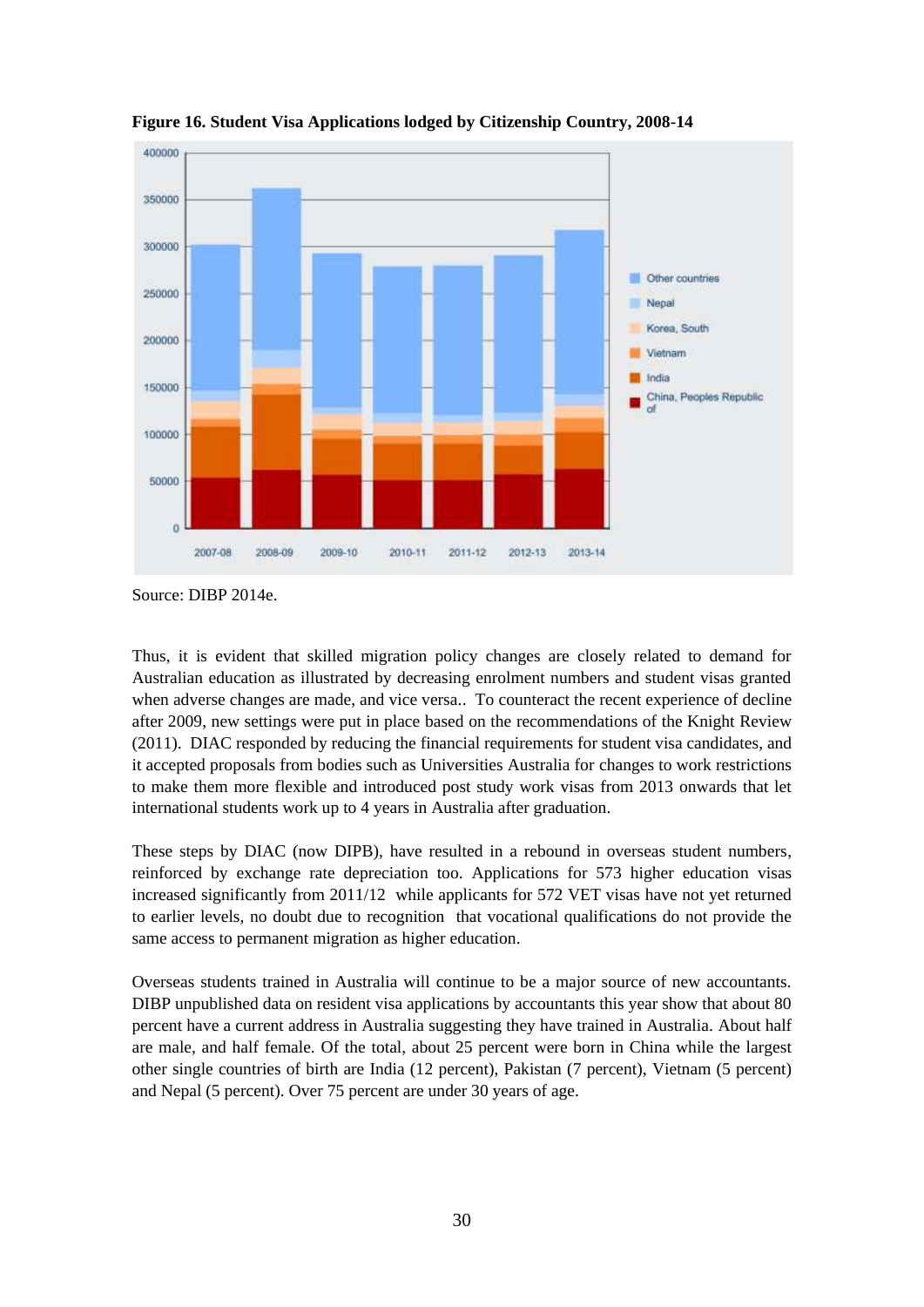The availability of skilled migrants from the diverse cultural backgrounds provided by overseas students also provides opportunities for employers seeking to do business with clients in growing markets such as those in Asia. There is, to date, all too limited research on whether Australian businesses are doing enough to harness these skills and potential opportunities, though the work by Booth et al (2010) does indicate that many employers have yet to see the full value of cultural diversity. Likewise the extensive research by Gribble and others (2015) shows how much workintegrated learning initiatives for international students could do to redress this.

At a time when China, for example, is courting other nations to integrate and co-operate through policies such as the One Belt One Road Strategy, so as to build inter-action across cultures for economic advance (backed by initiatives such as Asian Infrastructure Fund and the Silk Road Fund), Australia may need its international assets not to fall back. Mining investment-based advance is levelling off. Migration helps offset this as it gives participation and productivity advantages (Migration Council of Australia 2014), and it also can super-charge these further in the Asian Century/Knowledge Century. International student links to migration ensure that both immediate export value and longer term national development can be enhanced. More care than has sometimes been the case in the past must be exercised, so as not to compromise this by insufficiently considered visa policy changes and management.

The export of higher education is a \$12 billion industry and changes to visa regulations need to consider the impact on education exports. International students have been a major source of revenue which has allowed universities to remain of high standing despite reductions in government funding per Australian student.

It is important to note that many of these policy measures are independent of, and outside the control of, Australian universities themselves, despite the fact that they have such important impacts on student demand and much needed international fee income. That said, they have mutual responsibility to work with government sensitively and constructively to inform such policies - and to ensure they do well what is in their domain and remit, ranging from quality of education through to campus safety.

#### *Value of overseas accounting students*

A recent survey (HSBC 2014) found that on average international higher education students contribute, adjusted here to 2015 prices, \$42,934 per head to the Australian economy. Of this, \$24,562 was the average expenditure on universities fees. At the end of 2014 there were 14,480 students enrolled in Bachelor of Accounting degrees, 10,160 students enrolled in other undergraduate degrees with accounting majors and 14,560 students enrolled in Masters of Professional Accounting degrees. On this basis, there would be 39,200 students currently enrolled in degrees with accounting majors (Bachelor and Masters) contributing over \$1.7 billion to the Australian economy of which over \$967 million is Australian universities' fee income.

Clearly, international students in accounting degrees is a very important source of much needed non-government income to Australian universities and to the economy more generally. These benefits do not include the positive contribution made to the economy by overseas-born but Australian-trained accountants who choose to migrate to Australia.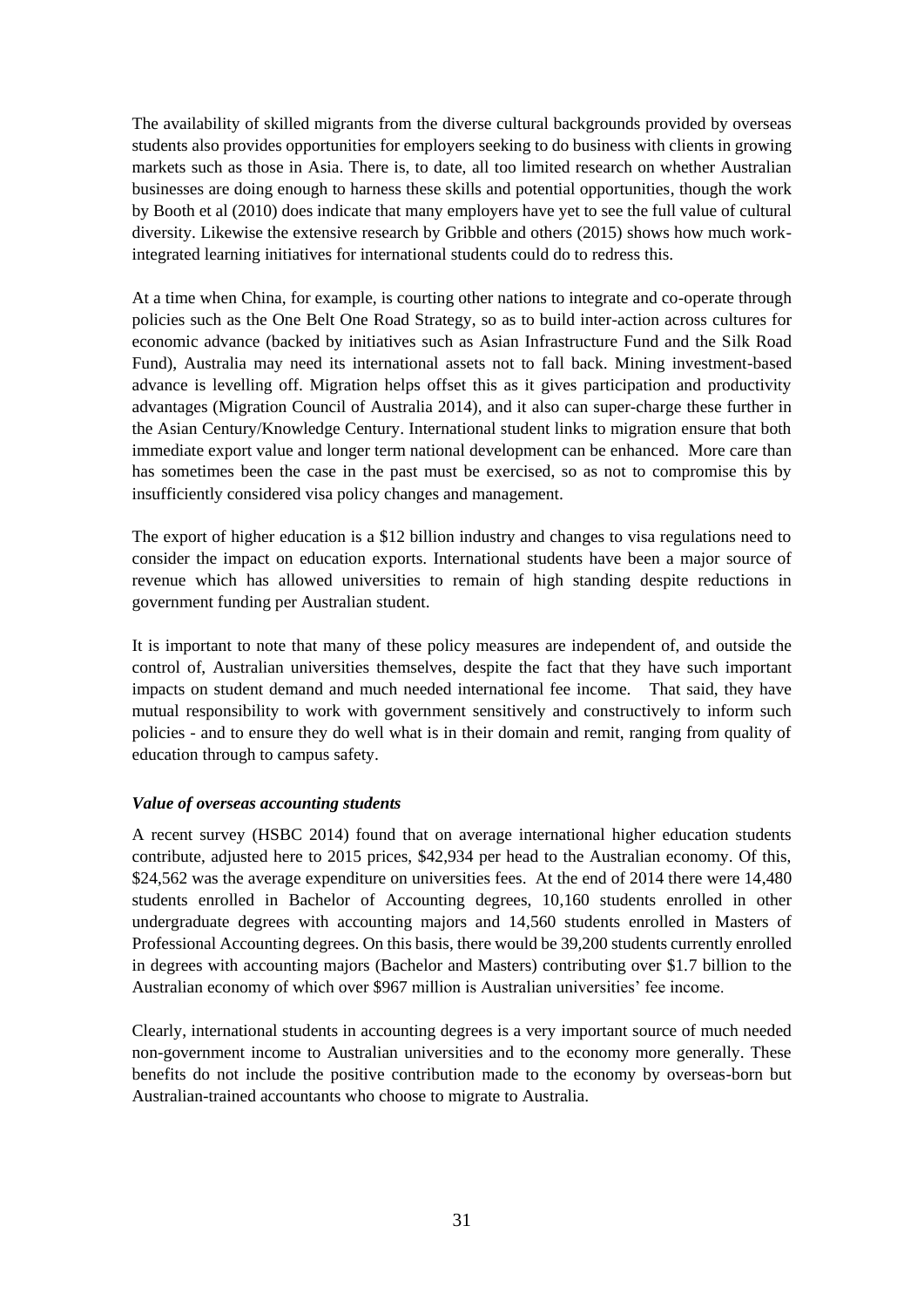If significant changes were to be made to eligibility of foreign accountants for migration to Australia this would have undesirable impacts on universities and the economy. On the basis of the impacts of past changes in migration rules have had on student enrolments, the cost to the economy could be between \$165 and \$330 million. Fee income would fall by between \$91 million and \$182 million.

## **7. Policy Implications of SOL Determination**

The outcomes of the Department of Immigration and Border Protection's *Review of Skilled Migration and Temporary Activity Visa Programs* are awaited. These will no doubt be informed by the Productivity Commission's separate inquiry into *The Migrant Intake into Australia*, with the Commission due to release a draft report in November 2015 and final report in March 2016.

In the meantime the extant arrangements for the role to be played by the Skilled Occupations List (and the related Consolidated Sponsored Occupation List) will remain in operation.

The SOL will therefore continue to constitute a key factor in influencing the nature of skill outcomes for arrivals into Australia, through its significance in the visa categories to which it applies (independent, family sponsored and 485).

For these visas it is necessary for an applicant's occupation to be on the list and for a specified assessment authority to affirm that the requirements for practice of that occupation can be met by the applicant, before associated points for skill can awarded under the points test for such entry.

Skilled migration generally has progressively increased its role in Australian immigration, so the selection mechanisms used are central to success. Skill has come to occupy a growing share of a growing intake. In addition onshore visa issuance has also grown, indicating that the skills obtained may also be more Australian-linked. Table 3 shows the annual outcomes (and current trends) in the recent several decades:

Contemporary labour market needs and conditions are the basic consideration in determination of the SOL arrangements that contribute to the skill selection outcomes. This is in spite of much uniform evidence in the global and Australian research literatures that migration in industrial countries broadly creates as many jobs as it fills (Jocquier et al., 2010). It is not the simple solution to job shortages that it often is assumed to be. A focus on the direct supply of more labour through a substantial migration program ignores the indirect but also equally substantial effects on the demand for more labour.

Indeed a recent natural experiment with allocation of a large influx of refugees across regions in Denmark according to public housing provision and without reference to labour market matters, found that even for this group the impact was neutral for unskilled wages and unemployment rates in each area, and also that it did not have hidden offsetting effects through internal migration, a question that had bedevilled earlier regional analyses (Foged and Peri, 2013). Like results have been commonly been found for skilled workers too (e.g. for Australia see Islam and Fausten, 2012).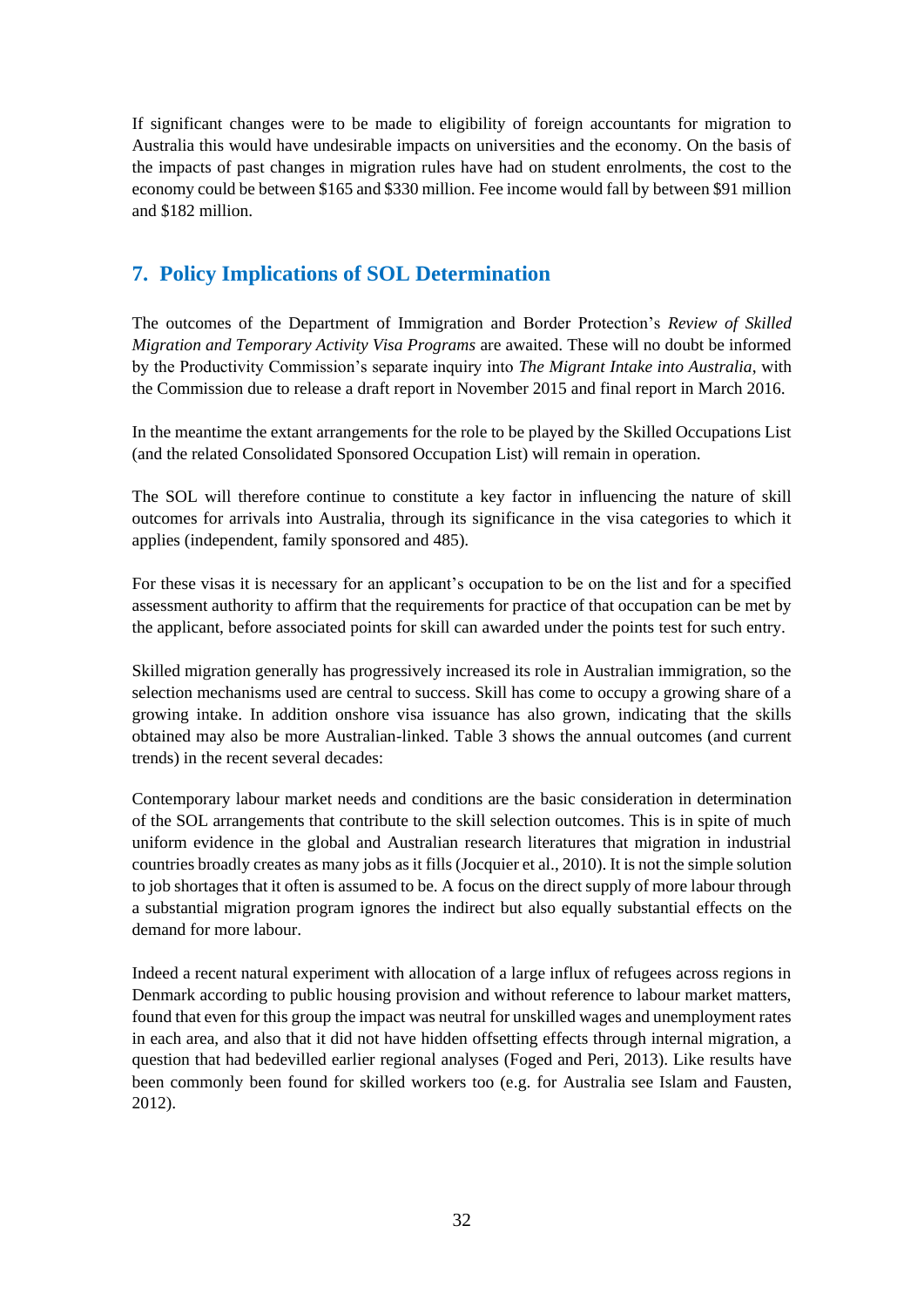| Year    | <b>Total Program</b> | Skilled (%) | Onshore (%) |
|---------|----------------------|-------------|-------------|
| 1996-97 | 73,587               | 47.1        | 22.5        |
| 1997-98 | 66,840               | 51.5        | 22.9        |
| 1998-99 | 67,821               | 51.5        | 22.2        |
| 1999-00 | 70,237               | 50.3        | 24.8        |
| 2000-01 | 80,597               | 55.5        | 28.1        |
| 2001-02 | 93,054               | 57.5        | 33.9        |
| 2002-03 | 108,072              | 61.1        | 29.0        |
| 2003-04 | 114,362              | 62.3        | 32.1        |
| 2004-05 | 120,064              | 64.9        | 33.0        |
| 2005-06 | 142,933              | 68.1        | 30.3        |
| 2006-07 | 148,200              | 66.1        | 33.6        |
| 2007-08 | 158,630              | 68.4        | 34.3        |
| 2008-09 | 171,318              | 67.0        | 37.0        |
| 2009-10 | 168,623              | 64.0        | 37.7        |
| 2010-11 | 168,685              | 67.4        | 48.1        |
| 2011-12 | 184,998              | 68.0        | 42.9        |
| 2012-13 | 190,000              | 67.9        | 49.9        |
| 2013-14 | 190,000              | 67.7        | 50.4        |

**Table 3. Migration Program and Skills, Australia 1997-2014**.

Source: DIBP, *Outlook for Net Overseas Migration*, September 2014.

Thus bringing in many accountants does not necessarily lead to any ongoing oversupply of accountants, since the demand created by migrants includes a major component of demand for accountant services. A mass skilled permanent migration program directed at short-term skill shortages may be almost be an internal contradiction, despite public perceptions focused on the more obvious supply side effects.

For this reason, it is to be hoped that where wider and longer-term considerations can also be incorporated within SOL determination, as well as more widely in permanent migration selection determination, this will be pursued. It is equally the case that short-term changes that can damage long-term gains, will not be carelessly instituted.

CPA-CAANZ have drawn attention to such considerations in their submissions to the DIBP *Review of Skilled Migration and Temporary Activity Visa Programs* eg CPA-CAANZ, 2015. And they have emphasized how much the accounting profession contributes to medium and long-term national development, both through professional accounting and through wider contributions in other deployments of persons skilled through accounting.

Of course some persistent labour shortages may remain in some areas where domestic training and mobility and temporary migrant entry is unresponsive or undesirable. It is here that labour shortage as such can still play a role in SOL. But broader national development factors should be the dominant concern in permanent entry. If this is not well understood because of supply perceptions, then it is the job of the public service and political leadership to inform public perceptions of the true objective realities.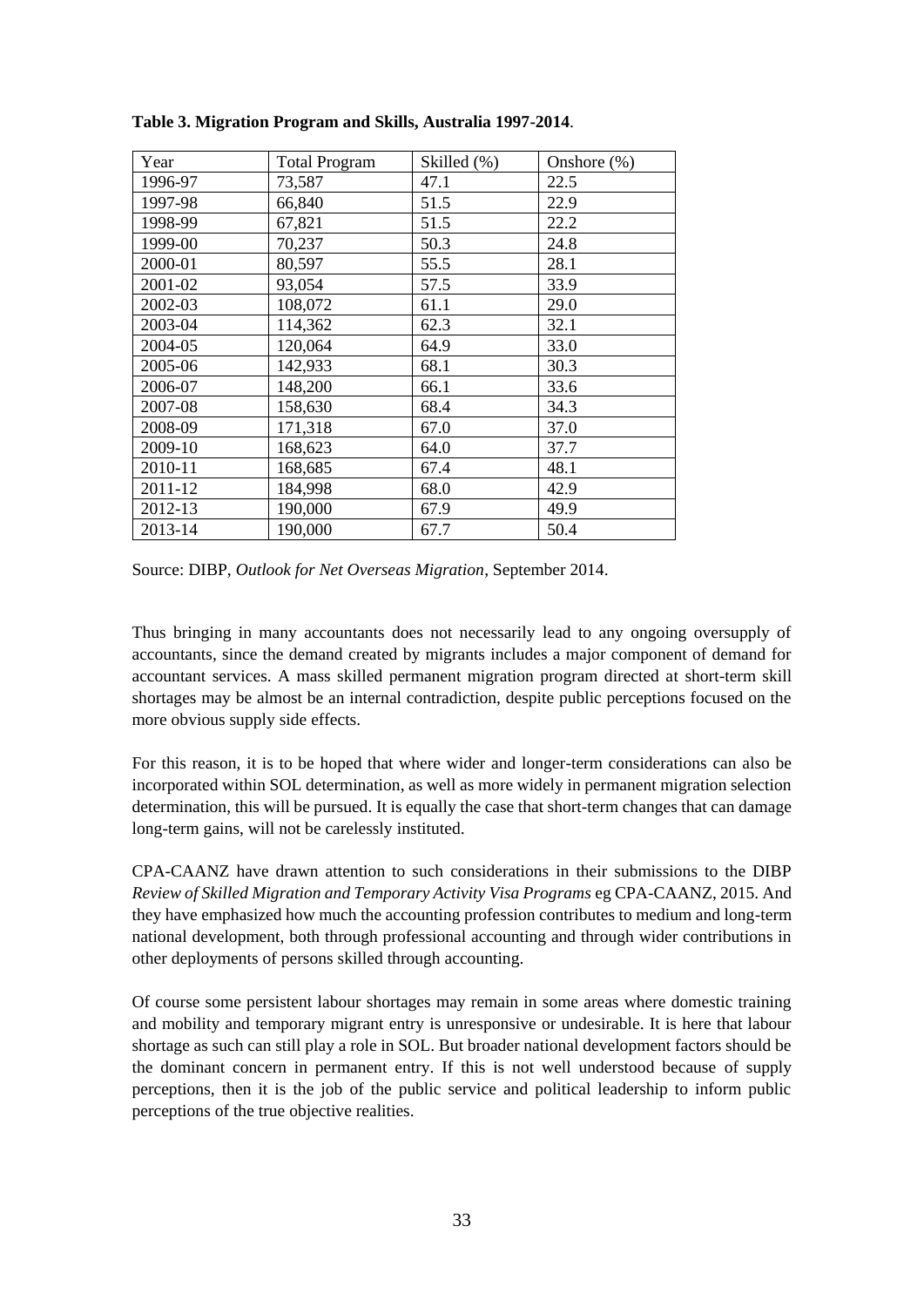At the broadest level, such national development benefits have been the subject of recent analysis of the economic effects of Australian migration undertaken for the Migration Council of Australia by Independent Economics (*The Economic Impact of Migration,* 2015). This is significant because it uses what is now the most advanced model for analysing such effects available for Australia.

The model improves significantly upon earlier more limited models. It does so by using the same so-called "computable general equilibrium" strengths at the core of all such models used for policy analysis in Australia. But it moves beyond purely linear and market settings, that serve well for analysing matters such as tax and tariff changes, to in addition allow for such factors as scale economies and knowledge spillover ("endogenous") effects. These latter can be of the essence for population, education and immigration matters.

If trend migration settings are compared with, say, a strongly contrasting contrasting hypothetical zero net migration scenario to 2050, the study projects:

- a GDP gain of  $40.7\%$ ;
- a 9.7% gain for after tax real wages;
- a greater proportionate benefit to mid and low skilled workers.

Other scenarios can be examined. But the clear general conclusion is that migration is seen to carry the potential to drive a huge change in the scale of the Australian economy and significantly improve per capita income. In the process, the share of population in skilled work increases but with enhanced wage benefit to mid and low skill workers. The economy improves and so does the distribution of income.

So, overall, the projections indicate some compositional effects in these broad skill categories. Of course more detailed occupational analysis is possible with this modelling and could be commissioned. But it is also notable that the more skilled labour supply through migration also increases labour demand across the economy as argued, and that this is captured so that the balance of effects is reviewed

And, on balance, and as intended by the migration skill focus, the Australian migration program is seen to deliver fully on high skill labour as its focus, so underpinning a major increase in per capita GDP as well as total GDP. At the same time the skill focus has meant that the wage position of lower skill workers in the country is actually relatively advantaged in the process. By most judgements, in national development terms this is a win-win outcome for efficiency and equity. The skilled migration program "lifts all boats", but especially the less skilled along the way while the economy overall moves to a higher skill profile.

However the Independent Economics work itself does not analyse the more detailed specific occupation effects in the published work, though the model is capable of doing this, and such work could well be used in future to help guide specific occupation matters in migration selection.

To use only backward looking data to determine future skill supply is too narrow a focus, and future-oriented information is needed - including information that can look at both labour demand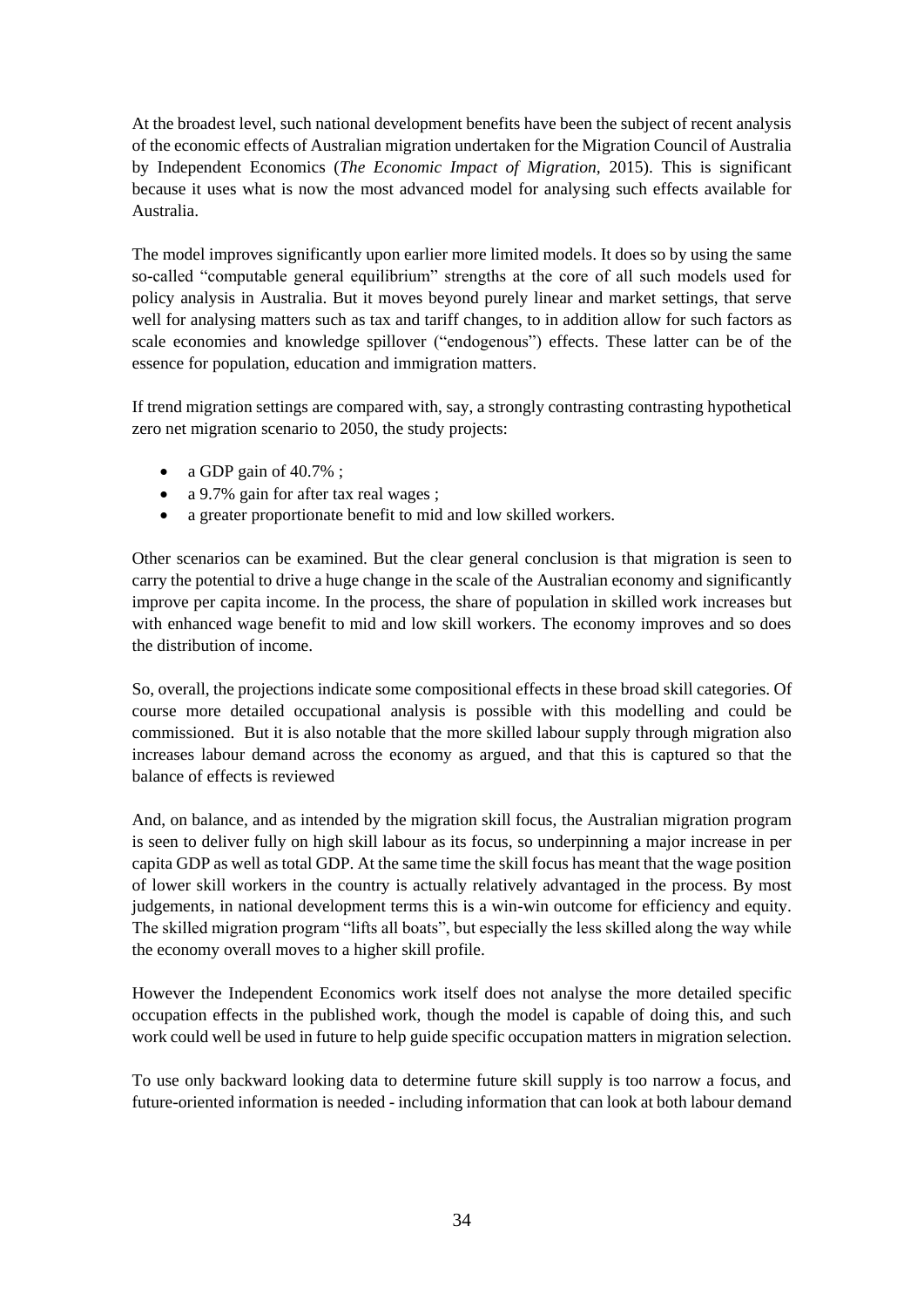patterns (including as these arise from migration) and labour supply patterns (including as these arise from migration).

More on occupational areas can be found instead in earlier work from the former Australian Workplace Productivity Agency (Barnes and Spearritt, 2014). Since AWPA has been abolished, such work needs a new auspice to help inform immigration specifications for Australia. This work suitably looked both at past patterns and future possible circumstances.

At an AWPA convened meeting (with the Academy of the Social Sciences in Australia), then Treasury Deputy Secretary David Gruen provided a picture of the past trends as follows in Table  $4·$ 

|                                                    |         |           | $\frac{0}{0}$ |
|----------------------------------------------------|---------|-----------|---------------|
|                                                    | 1996    | 2011      | change        |
| 1 Managers and administrators                      | 708626  | 877325    | 23.8          |
| 2 Professionals                                    | 1306709 | 2091565   | 60.1          |
| 3 Associate professionals                          | 860501  | 1237677   | 43.8          |
| 4 Tradespersons and related workers                | 995523  | 1174805   | 18.0          |
| 5 Advanced clerical and service workers            | 329673  | 272064    | $-17.5$       |
| 6 Intermediate clerical, sales and service workers | 1222762 | 1763988   | 44.3          |
| 7 Intermediate production and transport workers    | 660330  | 784406    | 18.8          |
| 8 Elementary clerical, sales and service workers   | 677190  | 912194    | 34.7          |
| 9 Labourers and related workers                    | 666221  | 741896    | 11.4          |
| Total                                              | 7427535 | 9855920.3 | 32.7          |

#### **Table 4. Change in Employment Shares by Industry**

Source: Gruen, 2014.

AWPA itself provided future scenario projections as seen in the following chart from the Introduction to the AWPA volume with the Academy of the Social Sciences in Australia (Figure 17):

It is evident from this trend analysis of longer term national development in broad occupational terms that professional services, of which accounting is a very substantial component, has been and will be a major source of employment growth ahead of most others.

Given such longer term drivers of change, a focus on current marginal labour market balance issues may be quite misleading in terms of the ongoing national interest, especially for a flexible profession that accommodates various related occupations and activities outside the formal professional training, as again is the case for accounting.

Considerations of this kind make a strong case for conservatism and caution in application of current SOL assessments, while awaiting the prospect of improved approaches as may emerge from the DIBP Review of Skilled Migration. As indicated, CPA-CAANZ have made suggestions as to how that should proceed (CPA Australia and CAANZ, 2015)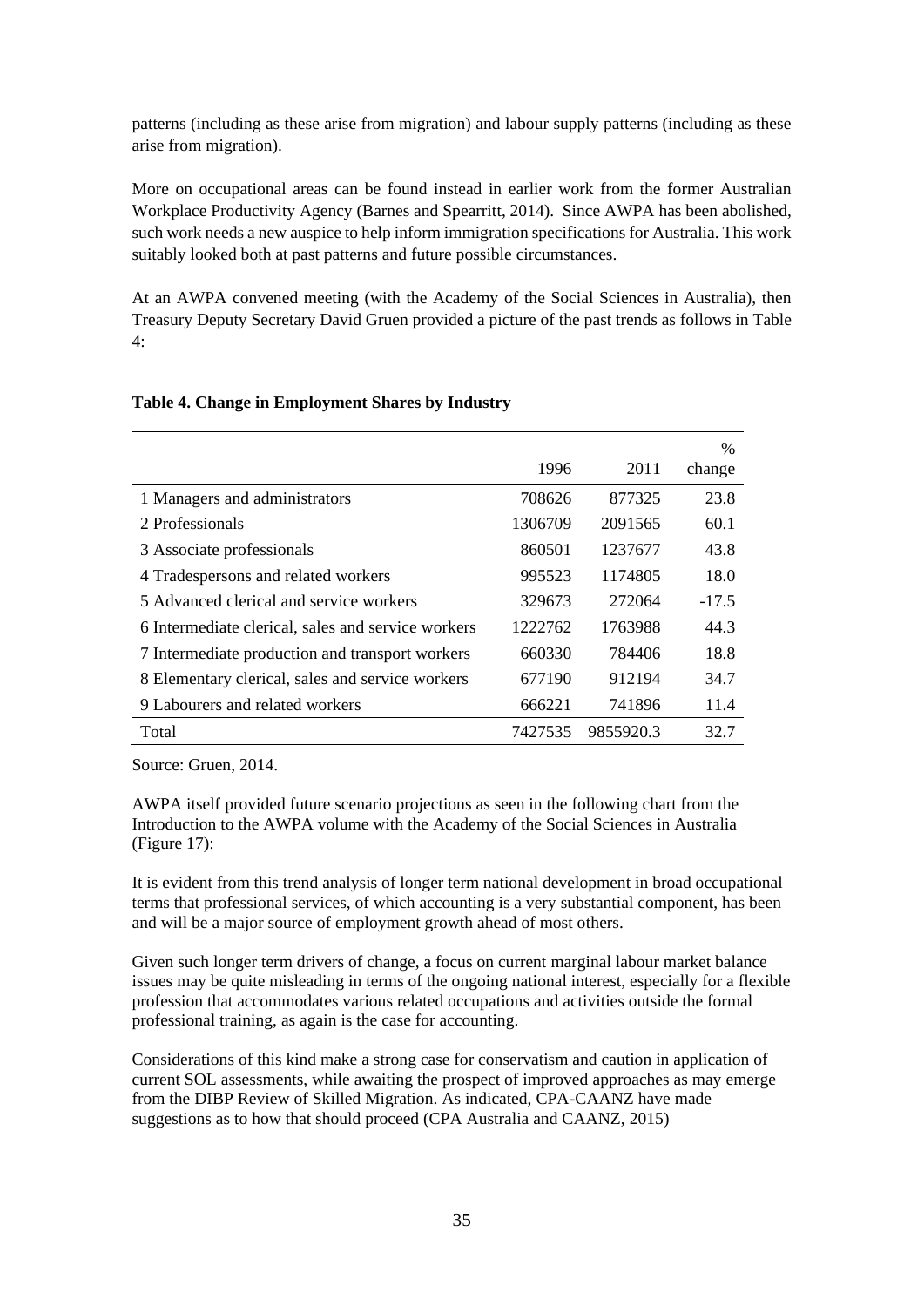

Source: Barnes and Spearritt, 2014.

The basic desired direction is to avoid a simple "on" or "off" specification in SOL which has a range of adverse consequences for planning by all parties and for administration, where occupations may be deleted or added to the list from time to time according to current labour market circumstances.

Instead a smoother and more forward looking approach based on a sliding points scale approach is to be preferred. This could allow for averaging across relevant past and present time periods and also incorporate a rating for the likely future growth requirements for the occupations (as determined , say, from the AWPA style longer-term analysis).

The politically convenient current vacancy element can at least be complemented in a new approach by future employment and human capital development considerations, such as in the manner indicated and in a more light-handed system.

Possible resolution of these issues awaits the outcome of the DIBP *Review of Skilled Migration and Temporary Activity Visa Programs.* The Phase Two visa reform draft proposals that have emerged in this Review process are very much in the right direction. But they can be taken further for final specification. The CPA-CAANZ submissions for this Review process have provided useful guides to what such further enhancement might look like.

But the danger evident in too many reviews and reports is that drafters are very reluctant to change much after all the incredible mental effort that goes into producing a thorough and coherent draft report.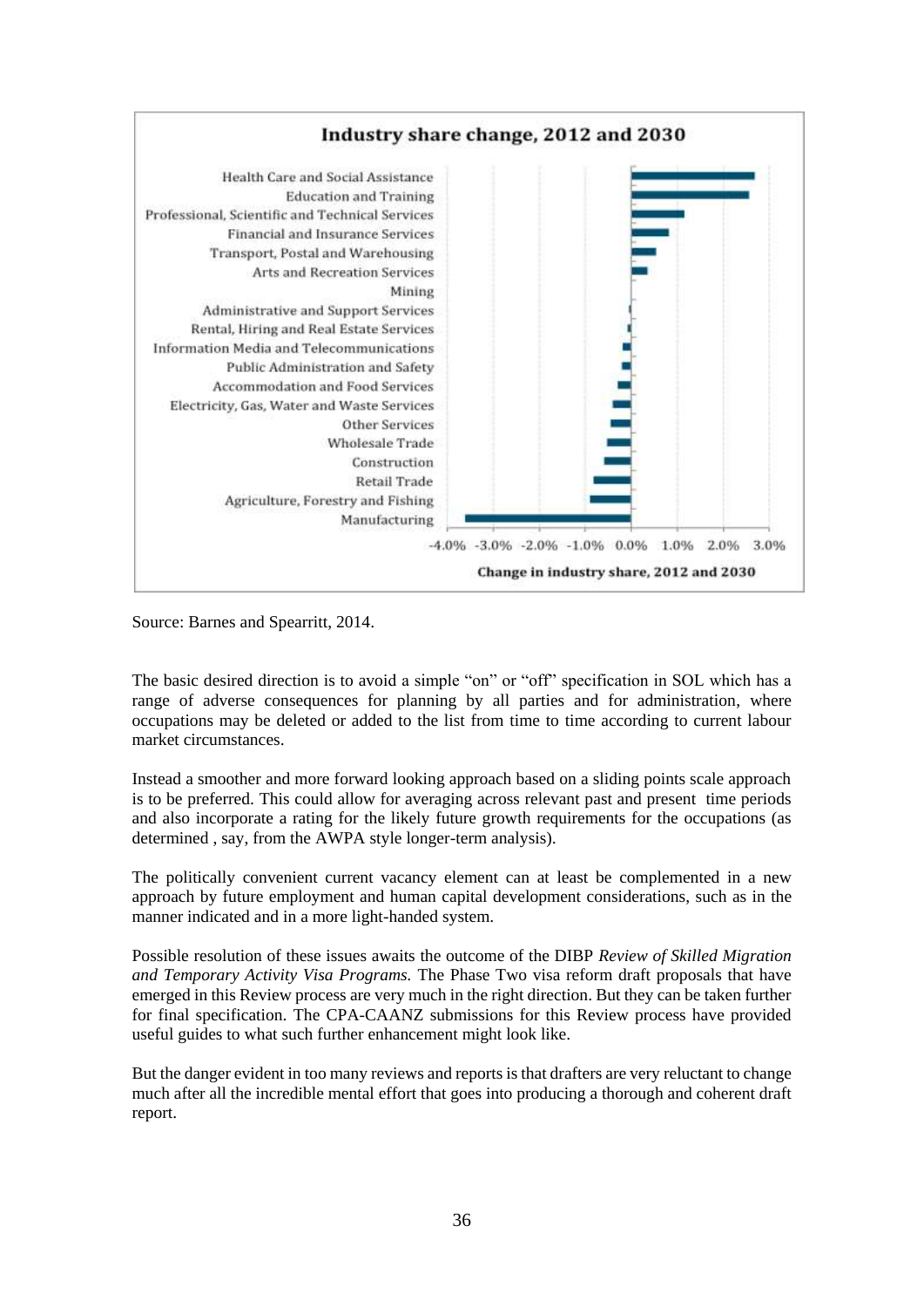# **PART III**

## **8. Conclusions**

This report has covered a wide range of issues including a profile of the profession, major changes over time, domestic student numbers, immigration of experienced migrants, the link between migration and international student demand and the wider context of setting migration policy.

It establishes that in the short run there appear to be shortages of accountants in specific cases and for specific skills especially for accountants with more experience and specialist skills. These shortages can be dealt with through market adjustments and, where unduly persistent, through employer nominated temporary entry visas.

However, this report has also emphasised the medium and long-term and how accountants are central here too, reflecting the core workings of a modern service-based economy such as Australia.

The skills possessed by accounting graduates are not just valuable in accounting jobs but can be applied to a variety of occupations. People with accounting skills create economic growth through use of these skills.

Australian permanent migration settings should therefore continue to centrally emphasise high value add skills, and accounting must continue to be a core contributor to meeting this requirement.

Failure to validate this imperative, and failure to manage it carefully in immigration selection, will cost Australia dearly in the short term and broader national development. The contribution of accountant education and migration is a central one for Australia's future.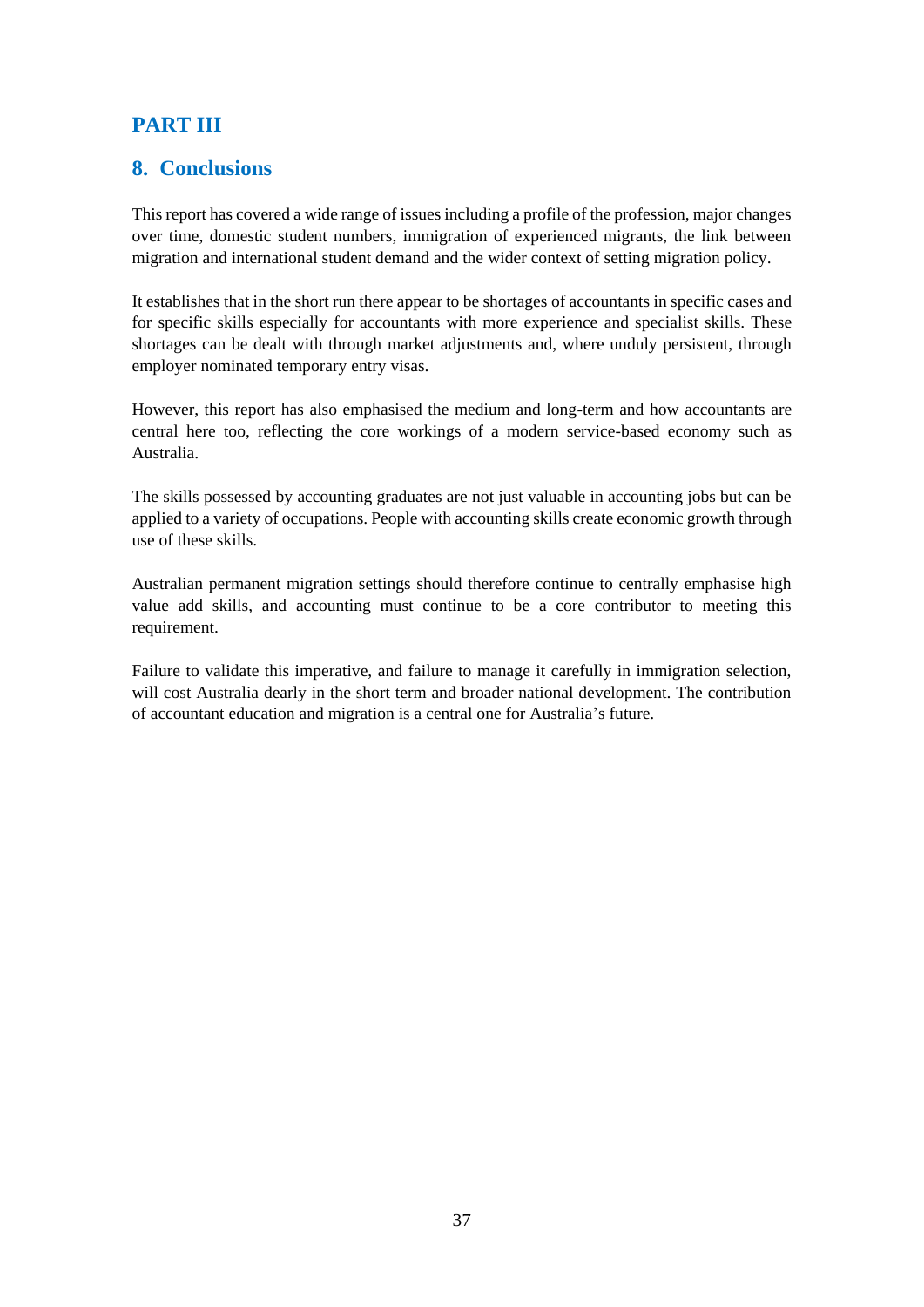## **References**

Access Economics (2009), *The Australian Education Sector and the Economic Contribution of International Students*, Report to the Australian Council on Private Education and Training, April

Australian Qualification Framework (AQF 2009), viewed, 13<sup>th</sup> October 2014 at <http://www.aqf.edu.au/aqfqual.htm>

Australian Workforce Productivity Agency (2014), 'The Demand and Supply of Accountants', 2014.

Barnes, K. and Spearritt, P. 2014 (eds), *Drivers of Change for the Australian Labour Market to 2030,* Canberra, Academy of the Social Sciences in Australia

Birrell, B., and Healy, E. (2010). 'The February 2010 reforms and the international student industry', *People and Place*, 18, 65–80.

Booth, A., Leigh, A. and Varganova, E. (2012), "Does Ethnic Composition Vary Across Minority Groups? Evidence from a Field Experiment", *Oxford Bulletin of Economics and Statistic*s, 74(4), 547-561

CPA Australia and Institute of Chartered Accountants Australia (CPA/ICAA 2014), *Submission on the Skilled Occupation List for 2014, [http://www.awpa.gov.au/our-work/labour-market](http://www.awpa.gov.au/our-work/labour-market-information/skilled-occupation-list/Documents/2014%20SOL%20Submissions/81%20-%20CPA%20and%20CA.pdf)[information/skilled-occupation-list/Documents/2014%20SOL%20Submissions/81%20-](http://www.awpa.gov.au/our-work/labour-market-information/skilled-occupation-list/Documents/2014%20SOL%20Submissions/81%20-%20CPA%20and%20CA.pdf) [%20CPA%20and%20CA.pdf](http://www.awpa.gov.au/our-work/labour-market-information/skilled-occupation-list/Documents/2014%20SOL%20Submissions/81%20-%20CPA%20and%20CA.pdf)*

CPA Australia and Chartered Accountants Australia New Zealand 2015, *Submission on the Simplication of the Skilled Migration and Temporary Activity Visa Programs*, February

Corliss, M., Daly, A and Lewis, P. (2013), 'The Rate of Return to Higher Education Over the Business Cycle', *Australian Journal of Labour Economics*, 16(2), 219-236.

Deloitte Access Economics (2012), *Economic Modelling of Skills Demand and Supply*, report for the Australian Workforce Productivity Agency.

Department of Employment (2015a), *Labour Market Research – Accountants, Australia, May 2014*.

Department of Employment (2015b), *Employment Projections*, <http://lmip.gov.au/default.aspx?LMIP/EmploymentProjections>

Department of Immigration and Citizenship (DIAC 2010a) *Introduction of New Points Test*.

Department of Immigration and Citizenship (DIAC 2010b) *Frequently Asked Questions – New Points Test*. Commonwealth of Australia. http://www.immi.gov.au/skilled/general-skilledmigration/pdf/points-testfaq.pdf

Department of Immigration and Citizenship (DIAC 2010c) *New Points Test*. Commonwealth of Australia.

Department of Immigration and Border Protection (DIBP 2014a), 'The Outlook for Overseas Migration, June 2014'[, https://www.immi.gov.au/media/publications/statistics](https://www.immi.gov.au/media/publications/statistics)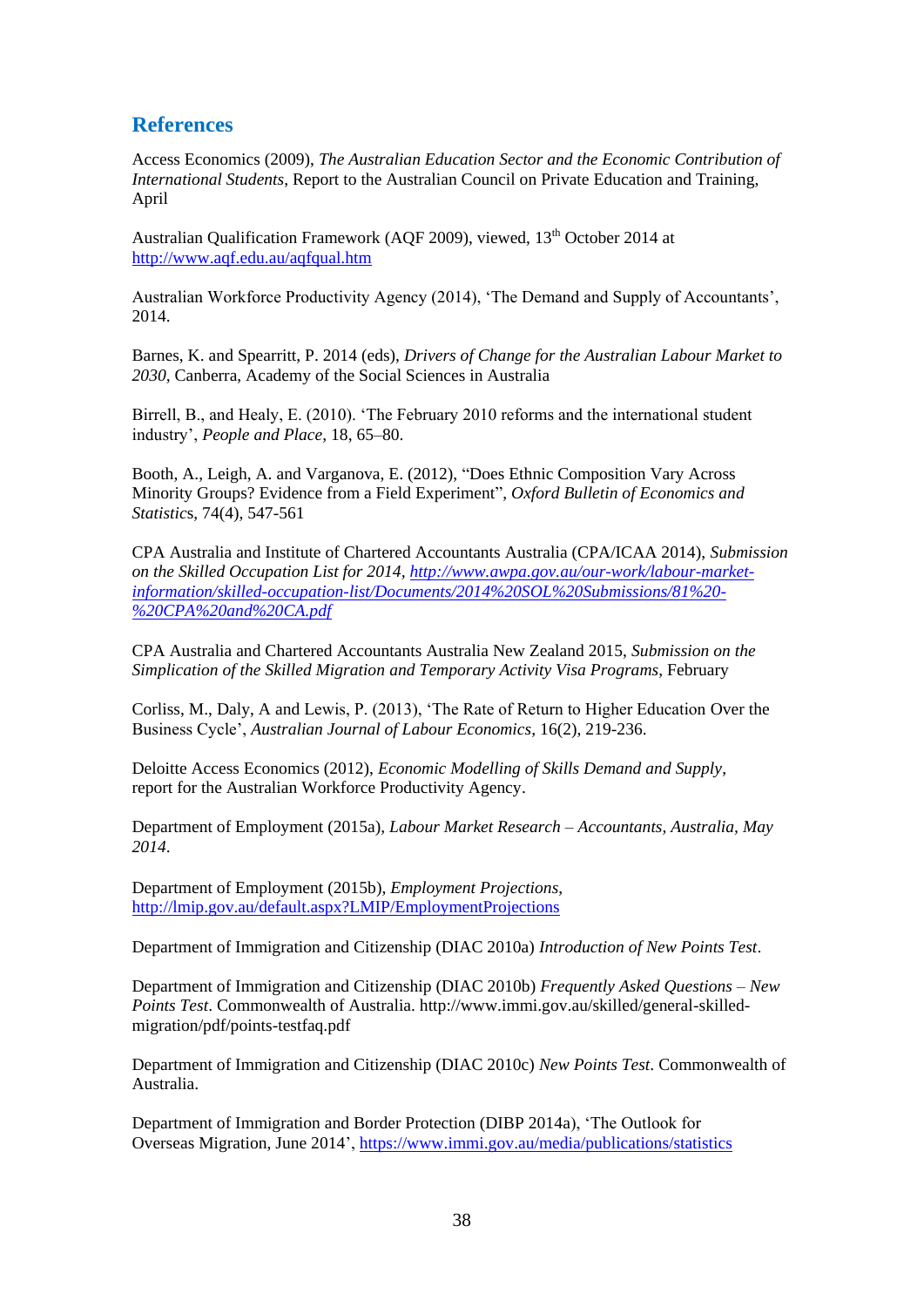Department of Immigration and Border Protection (DIBP 2014b), *Discussion Paper-Reviewing the Skilled Migration and 400 Series Visa Programs,* Canberra, September

Department of Immigration and Border Protection (DIBP 2014c), *Outlook for Net Overseas Migration*, Canberra, September.

Department of Immigration and Border Protection (DIBP 2014d), *Proposal Paper-Simplification of the Skilled Migration and Temporary Activity Visa Programs,* Canberra, December

Department of Immigration and Border Protection (DIBP 2014e), *Student Visa and Temporary Graduate Visa Programme Trends 2013-14*, Canberra.

Foged, M. and G. Peri, 2013*, Immigrants and Native Workers: New Analysis Using Longitudinal Employer-Employee Data*, National Bureau of Economic Research, Working Papers, Vol. 14, No. 93.

Gribble, C., Blackmore, J., and Rahimi, M. (2015), "Challenges to Providing Work Integrated Learning to International Business Students at Australian Universities", *Higher Education, Skills and Work-Based Learning*, 5(4), 410-416.

Gruen, D. (2014), "The Implications of Economic and Financial Trends and Globalisation for the Demand for and Supply of Skills" in Barnes and Spearitt, 43-54.

Hays (2015), Accountancy and finance- professional practice, October-December 2015, [http://www.hays.com.au/report/accountancy-finance---professional-practice-931.](http://www.hays.com.au/report/accountancy-finance---professional-practice-931)

HSBC (2015), *International Education*, http://www.hsbc.com/news-andinsight/2014/international-education.

IBISWorld (2014), *Accounting Services in Australia*, IBISWorld Industry Report M6932 Islam, A and Fausten, D 2008, "Skilled Immigration and Wages in Australia", *Economic Record*, 84, S66-82.

Institute for Social Science Research (2010), *Obtaining a Better Understanding of the Student and Skilled Graduate Visa Programs*, Canberra: Department of Immigration and Citizenship,

Jocquier, F., Ozden, G. and Peri, C. (2010), *The Wage Effects of Immigration and Emigration,* NBER Working Paper No. 16646, Cambridge, Massachusetts.

Kelly, R. and Lewis, P. (2010), 'The Change in Labour Skills Over the Business Cycle', *Australian Bulletin of Labour*, 36(3), 260- 77.

Knight Review, 2011, *Student Visa Program Review*, prepared for the Department of Immigration and Citizenship.

Lewis, P. (2006), *Minimum Wages and Employment*, Australian Fair Pay Commission Research Report 1/06, Australian Fair Pay Commission, Melbourne

Lewis, P. (2008), *The Labour Market, Skills Demand and Skills Formation*, Research Report No 6, The Academy of Social Sciences in Australia, Canberra.